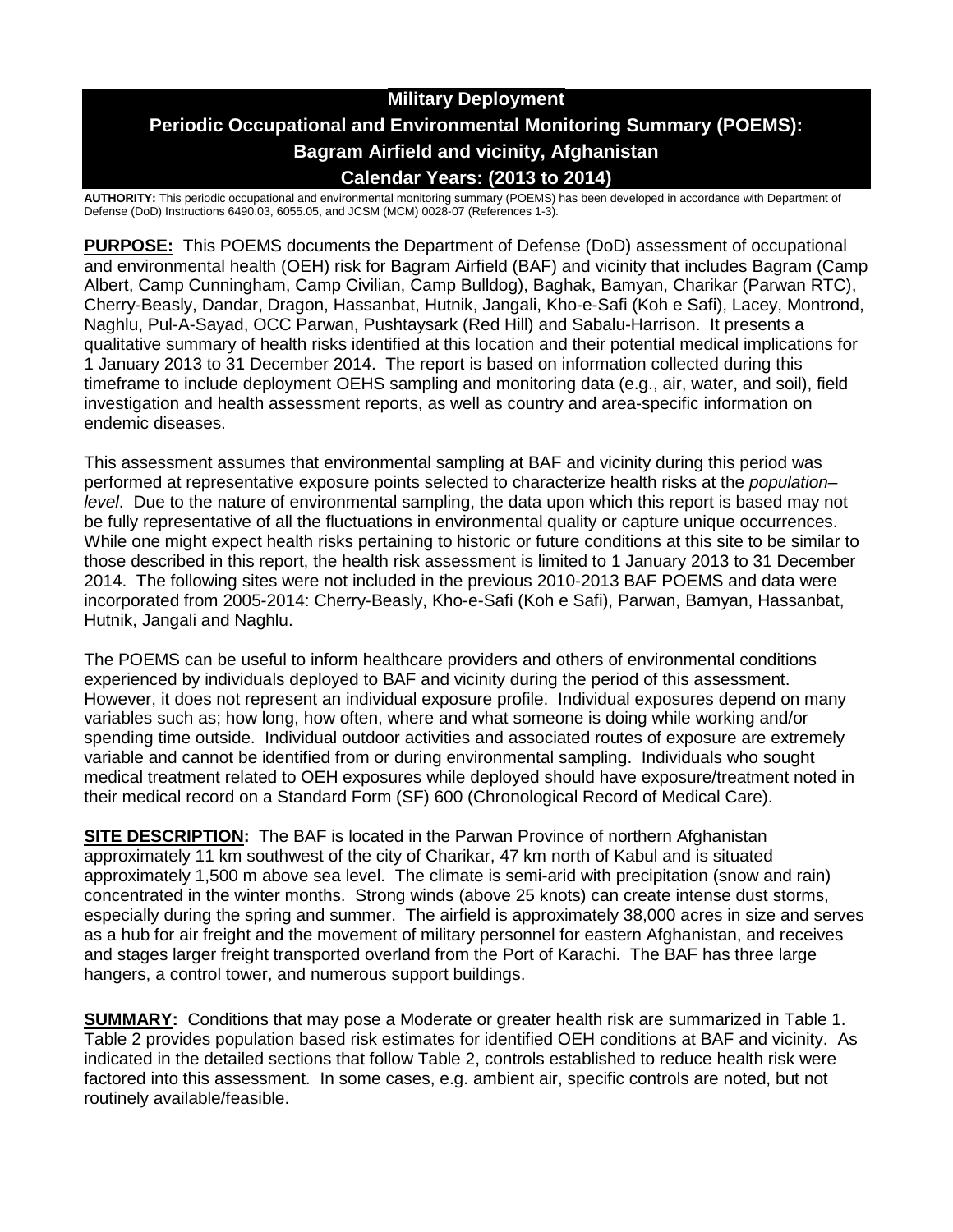### **Table 1: Summary of Occupational and Environmental Conditions with MODERATE or Greater Health Risk**

#### *Short-term health risks & medical implications:*

The following hazards may be associated with potential acute health effects in some personnel during deployment at Bagram Airfield (BAF) and vicinity:

Food/waterborne diseases (e.g., bacterial diarrhea, hepatitis A, typhoid/paratyphoid fever, diarrhea-cholera, diarrheaprotozoal, brucellosis, hepatitis E); other endemic diseases (malaria, cutaneous leishmaniasis (acute), Crimean-Congo hemorrhagic fever, sandfly fever, scrub typhus (mite-borne), leptospirosis, Tuberculosis (TB), rabies, anthrax, Q fever); and heat stress. For food/waterborne diseases (e.g., bacterial diarrhea, hepatitis A, typhoid/paratyphoid fever, diarrhea-cholera, diarrhea-protozoal, brucellosis, hepatitis E), if ingesting local food and water, the health effects can temporarily incapacitate personnel (diarrhea) or result in prolonged illness (hepatitis A, typhoid/paratyphoid fever, brucellosis, hepatitis E). Risks from food/waterborne diseases may have been reduced with preventive medicine controls and mitigation, which includes hepatitis A and typhoid fever vaccinations and only drinking from approved water sources in accordance with standing CENTCOM policy. For other vector-borne endemic diseases (malaria, cutaneous leishmaniasis (acute), Crimean-Congo hemorrhagic fever, sandfly fever, scrub typhus (mite-borne), these diseases may constitute a significant risk due to exposure to biting vectors; risk reduced to 'Low' by proper wear of the treated uniform, application of repellent to exposed skin, bed net use, and appropriate chemoprophylaxis, as well as minimizing areas of standing water and other vectorbreeding areas. For water contact diseases (leptospirosis) activities involving extensive contact with surface water increase risk. For respiratory diseases (TB), personnel in close-quarter conditions could have been at risk for person-to-person spread. Animal contact diseases (rabies, anthrax, Q fever), pose year-round risk. For heat stress, risk can be greater during months of June through August, and greater for susceptible persons including those older than 45, of low fitness level, unacclimatized, or with underlying medical conditions. Risks from heat stress may have been reduced with preventive medicine controls, work-rest cycles, proper hydration and nutrition, and mitigation.

Air quality: For inhalable coarse particulate matter less than 10 micrometers in diameter ( $PM_{10}$ ) from environmental dust, the PM<sub>10</sub> overall short-term risk was not evaluated due to insufficient data for BAF and vicinity. For inhalable fine particulate matter less than 2.5 micrometers in diameter (PM<sub>2.5</sub>) from environmental dust, the PM<sub>2.5</sub> overall short-term risk was 'Low' for BAF and vicinity. However, the entire BAF and vicinity area is an arid and dust-prone desert environment, also subject to vehicle traffic. Consequently, exposures to PM<sub>10</sub> and PM<sub>2.5</sub> may vary, as conditions may vary, and may result in mild to more serious short-term health effects (e.g., eye, nose or throat and lung irritation) in some personnel while at this site, particularly exposures to high levels of dust such as during high winds or dust storms. For PM<sub>10</sub> and PM<sub>2.5</sub>, certain subgroups of the deployed forces (e.g., those with pre-existing asthma/cardio-pulmonary conditions) are at greatest risk of developing notable health effects. For BAF and vicinity, the  $PM_{10}$  and the  $PM_{2.5}$  overall short-term risks specifically for burn pits were not evaluated due to 'no samples from operating burn pits collected and provided for analysis' – see Section 10.7. For burn pits, exposures may vary, and exposure to high levels of  $PM_{10}$  and to  $PM_{2.5}$  in the smoke may also result in mild to more serious short-term health effects (e.g., eye, nose or throat and lung irritation) in some personnel and certain subgroups while at this site. Although most short-term health effects from exposure to particulate matter and burn pit smoke should have resolved post-deployment, providers should be prepared to consider the relationship between deployment exposures and current complaints. Some individuals may have sought treatment for acute respiratory irritation during their time at BAF and vicinity. Personnel who reported with symptoms or required treatment while at this site should have exposure and treatment noted in medical record (e.g., electronic medical record and/or on a Standard Form (SF) 600 (Chronological Record of Medical Care).

#### *Long-term health risks & medical implications:*

The following hazards may be associated with potential chronic health effects in some personnel during deployment at Bagram Airfield (BAF) and vicinity:

For continuous noise exposure, the long-term risk was 'Low to Moderate'; risk may have been reduced by appropriate hearing protection used by personnel in higher risk areas (around sources of continuous noise such as flightline and power production).

Air quality: For inhalable fine particulate matter less than 2.5 micrometers in diameter ( $PM_{2.5}$ ) from environmental dust, the overall long-term risk was 'Low to Moderate' for BAF and vicinity. Inhalable coarse particulate matter less than 10 micrometers in diameter (PM<sub>10</sub>) from environmental dust was not evaluated for long-term risk due to no available health guidelines. However, the entire BAF and vicinity area is an arid and dust-prone desert environment, also subject to vehicle traffic, and conditions may have varied. For burn pits, the  $PM_{10}$  and the  $PM_{2.5}$  overall long-term risks were not evaluated at the burn pit locations at BAF and vicinity due to 'no samples from operating burn pits collected and provided for analysis' and due to no available health guidelines for  $PM_{10}$  - see Section 10.7. However, burn pit exposures may vary, as conditions may have varied. For inhalational exposure to high levels of dust,  $PM_{10}$  and  $PM_{2.5}$ , such as during high winds or dust storms, and for exposure to burn pit smoke, it is considered possible that some otherwise healthy personnel who were exposed for a long-term period to dust and particulate matter while at BAF and vicinity could develop certain health conditions (e.g., reduced lung function, cardiopulmonary disease). Personnel with a history of asthma or cardiopulmonary disease could potentially be more likely to develop such chronic health conditions. While the dust and particulate matter

> Page 2 of 28 Reviewed by CENTCOM SG (30 October 2015) Final Approval Date (09 March 2016)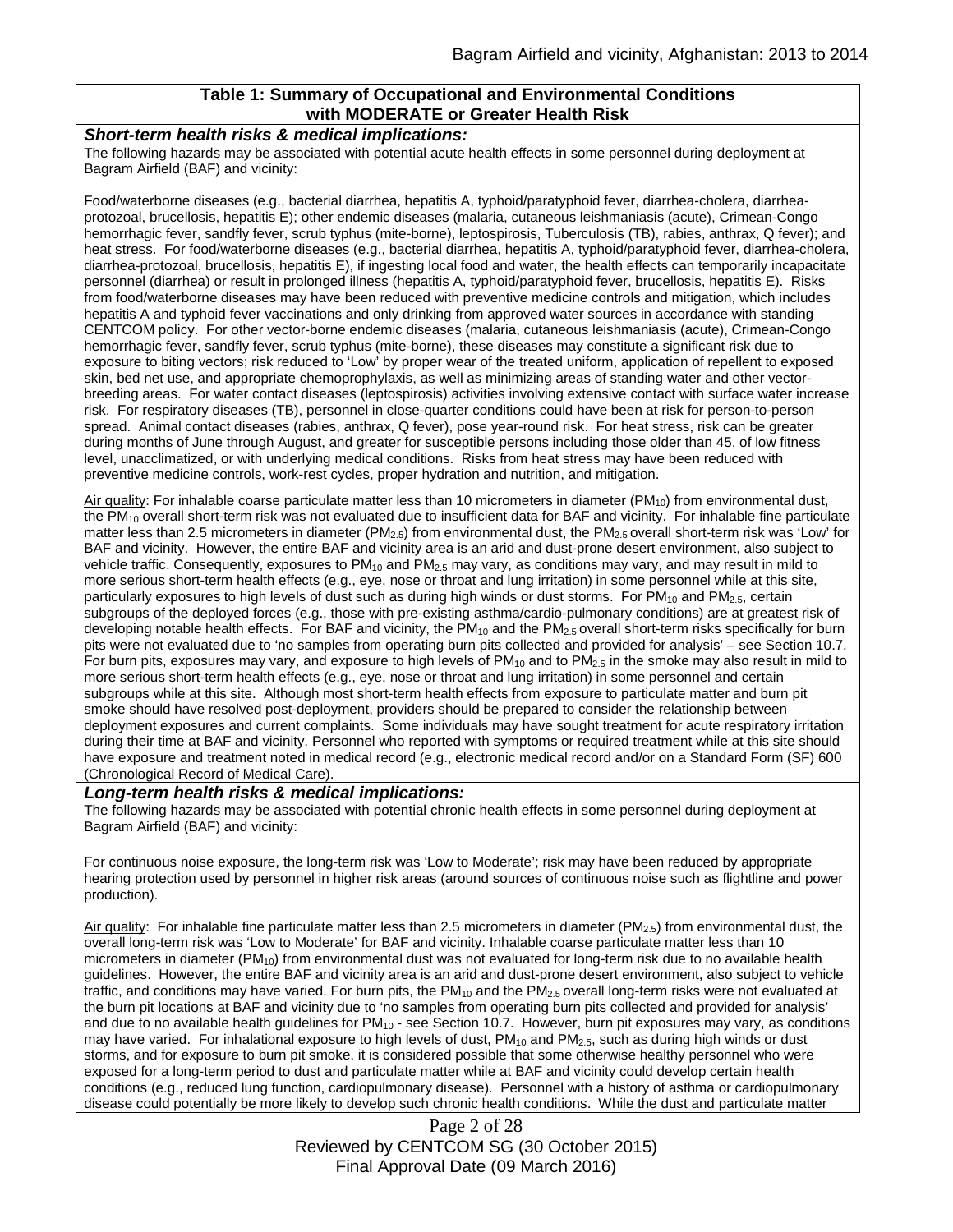exposures and exposures to burn pits are acknowledged, at this time there were no specific recommended, postdeployment medical surveillance evaluations or treatments. Providers should still consider overall individual health status (e.g., any underlying conditions/susceptibilities) and any potential unique individual exposures (such as burn pits/barrels, incinerators, occupational or specific personal dosimeter data) when assessing individual concerns. Certain individuals may need to be followed/evaluated for specific occupational exposures/injuries (e.g., annual audiograms as part of the medical surveillance for those enrolled in the Hearing Conservation Program; and personnel covered by Respiratory Protection Program and/or Hazardous Waste/Emergency Responders Medical Surveillance).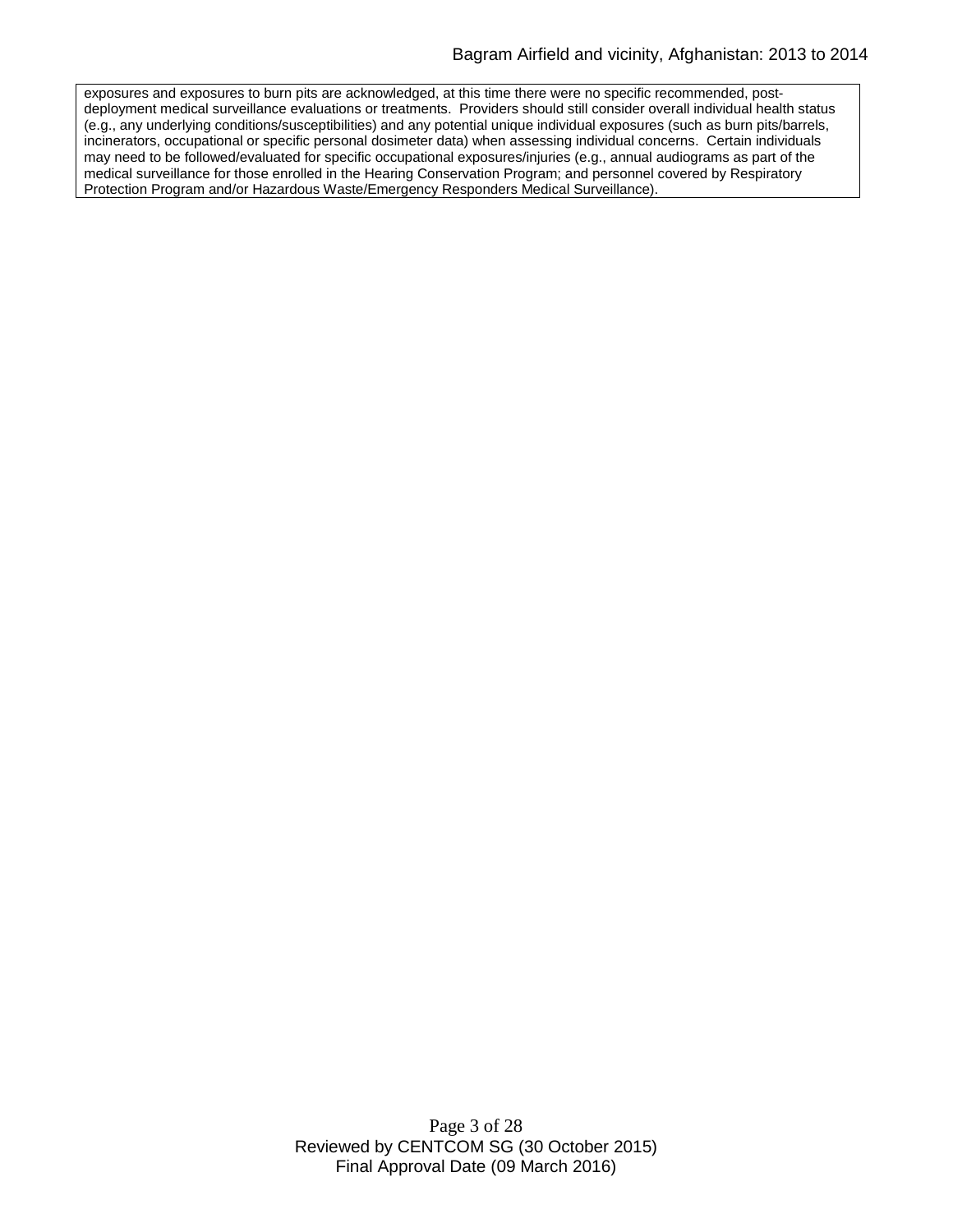| Source of<br><b>Identified Health</b><br>Risk <sup>3</sup>                        | Unmitigated Health Risk Estimate <sup>4</sup>                                                                                                                                                                                                                                                                                                                                                                                                                                                                                                                                                       | <b>Control Measures</b><br>Implemented                                                                                                                                      | <b>Residual Health Risk Estimate<sup>4</sup></b>                                                                                                                                                                                                                                                                                                                                                                                                                                                                                                                                                     |
|-----------------------------------------------------------------------------------|-----------------------------------------------------------------------------------------------------------------------------------------------------------------------------------------------------------------------------------------------------------------------------------------------------------------------------------------------------------------------------------------------------------------------------------------------------------------------------------------------------------------------------------------------------------------------------------------------------|-----------------------------------------------------------------------------------------------------------------------------------------------------------------------------|------------------------------------------------------------------------------------------------------------------------------------------------------------------------------------------------------------------------------------------------------------------------------------------------------------------------------------------------------------------------------------------------------------------------------------------------------------------------------------------------------------------------------------------------------------------------------------------------------|
| <b>AIR</b>                                                                        |                                                                                                                                                                                                                                                                                                                                                                                                                                                                                                                                                                                                     |                                                                                                                                                                             |                                                                                                                                                                                                                                                                                                                                                                                                                                                                                                                                                                                                      |
| Particulate<br>matter less than<br>10 micrometers<br>in diameter<br>$(PM_{10})$   | Short-term: Not evaluated due to<br>insufficient data. Daily levels vary,<br>acute health effects (e.g., upper<br>respiratory tract irritation) more<br>pronounced during peak days. More<br>serious effects are possible in<br>susceptible persons (e.g., those with<br>asthma/pre-existing respiratory<br>diseases).<br>Long-term: No health guidelines<br>available and insufficient data to                                                                                                                                                                                                     | Limiting strenuous<br>physical activities when air<br>quality is especially poor;<br>and actions such as<br>closing tent flaps,<br>windows, and doors.                      | Short-term: Not evaluated due to<br>insufficient data. Daily levels vary,<br>acute health effects (e.g., upper<br>respiratory tract irritation) more<br>pronounced during peak days. More<br>serious effects are possible in<br>susceptible persons (e.g., those with<br>asthma/pre-existing respiratory<br>diseases).<br>Long-term: No health guidelines<br>available and insufficient data to                                                                                                                                                                                                      |
| Particulate<br>matter less than<br>2.5 micrometers<br>in diameter<br>$(PM_{2.5})$ | characterize risk.<br>Short-term: Low, a majority of the<br>time mild acute (short term) health<br>effects are anticipated; certain peak<br>levels may produce mild eye, nose, or<br>throat irritation in some personnel and<br>pre-existing health conditions (e.g.,<br>asthma, or cardiopulmonary diseases)<br>may be exacerbated.<br>Long-term: Low to Moderate. A small<br>percentage of personnel may be at<br>increased risk for developing chronic<br>conditions, particularly those more<br>susceptible to acute effects (e.g.,<br>those with asthma/pre-existing<br>respiratory diseases). | Limiting strenuous<br>physical activities when air<br>quality is especially poor;<br>and actions such as<br>closing tent flaps,<br>windows, and doors.                      | characterize risk.<br>Short-term: Low, a majority of the time<br>mild acute (short term) health effects<br>are anticipated; certain peak levels<br>may produce mild eye, nose, or throat<br>irritation in some personnel and pre-<br>existing health conditions (e.g.,<br>asthma, or cardiopulmonary diseases)<br>may be exacerbated.<br>Long-term: Low to Moderate. A small<br>percentage of personnel may be at<br>increased risk for developing chronic<br>conditions, particularly those more<br>susceptible to acute effects (e.g.,<br>those with asthma/pre-existing<br>respiratory diseases). |
| Volatile Organic<br>Compounds<br>(VOC)                                            | Short-term: No short term hazards<br>identified based on the available data.<br>Long-term: Low for Acrolein and<br>Benzoic acid.                                                                                                                                                                                                                                                                                                                                                                                                                                                                    |                                                                                                                                                                             | Short-term: No short term hazards<br>identified based on the available data.<br>Long-term: Low for Acrolein and<br>Benzoic acid.                                                                                                                                                                                                                                                                                                                                                                                                                                                                     |
| <b>Military Unique</b>                                                            |                                                                                                                                                                                                                                                                                                                                                                                                                                                                                                                                                                                                     |                                                                                                                                                                             |                                                                                                                                                                                                                                                                                                                                                                                                                                                                                                                                                                                                      |
| lonizing                                                                          | Short-term: None based on available<br>data.                                                                                                                                                                                                                                                                                                                                                                                                                                                                                                                                                        |                                                                                                                                                                             | Short-term: None based on available<br>data.                                                                                                                                                                                                                                                                                                                                                                                                                                                                                                                                                         |
| Radiation                                                                         | Long-term: Low                                                                                                                                                                                                                                                                                                                                                                                                                                                                                                                                                                                      |                                                                                                                                                                             | Long-term: Low                                                                                                                                                                                                                                                                                                                                                                                                                                                                                                                                                                                       |
| <b>ENDEMIC</b><br><b>DISEASE</b>                                                  |                                                                                                                                                                                                                                                                                                                                                                                                                                                                                                                                                                                                     |                                                                                                                                                                             |                                                                                                                                                                                                                                                                                                                                                                                                                                                                                                                                                                                                      |
| Food<br>borne/Waterborne<br>(e.g., diarrhea-<br>bacteriological)                  | Short-term: Variable; High (bacterial<br>diarrhea, hepatitis A, typhoid fever) to<br>Moderate (diarrhea-cholera, diarrhea-<br>protozoal, brucellosis, hepatitis E) to<br>Low (polio) if ingesting local<br>food/water, the health effects can<br>temporarily incapacitate personnel<br>(diarrhea) or result in prolonged illness<br>(hepatitis A, typhoid fever, hepatitis E,<br>brucellosis).                                                                                                                                                                                                      | Preventive measures<br>include Hepatitis A and<br>typhoid fever vaccination<br>and consumption of food<br>and water only from<br>approved sources.                          | Short-term: Low to none                                                                                                                                                                                                                                                                                                                                                                                                                                                                                                                                                                              |
|                                                                                   | Long-term: None identified                                                                                                                                                                                                                                                                                                                                                                                                                                                                                                                                                                          |                                                                                                                                                                             | Long-term: No data available                                                                                                                                                                                                                                                                                                                                                                                                                                                                                                                                                                         |
| Arthropod Vector<br><b>Borne</b>                                                  | Short-term: Variable; High for malaria,<br>Moderate for leishmaniasis -<br>cutaneous (acute), Crimean-Congo<br>hemorrhagic fever, sandfly fever,<br>typhus-miteborne; and Low for, the<br>plague and West Nile fever.<br>Long-term: Low for Leishmaniasis-                                                                                                                                                                                                                                                                                                                                          | Preventive measures<br>include proper wear of<br>treated uniform,<br>application of repellent to<br>exposed skin, bed net<br>use, minimizing areas of<br>standing water and | Short-term: Low<br>Long-term: No data available                                                                                                                                                                                                                                                                                                                                                                                                                                                                                                                                                      |
|                                                                                   |                                                                                                                                                                                                                                                                                                                                                                                                                                                                                                                                                                                                     |                                                                                                                                                                             |                                                                                                                                                                                                                                                                                                                                                                                                                                                                                                                                                                                                      |

# Table 2. Population-Based Health Risk Estimates - Bagram Airfield and vicinity<sup>1, 2</sup>

Page 4 of 28

Reviewed by CENTCOM SG (30 October 2015)

Final Approval Date (09 March 2016)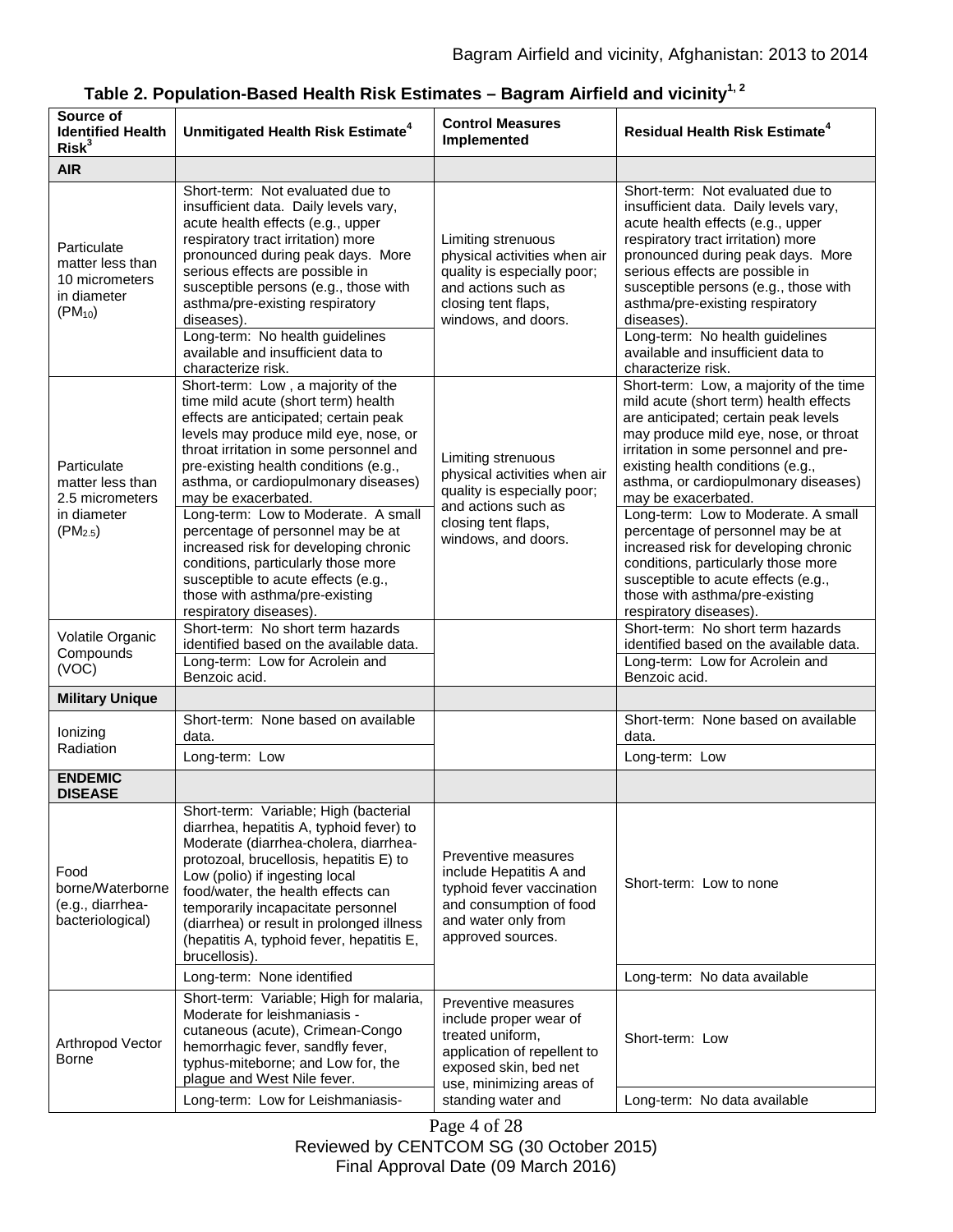| Source of<br><b>Identified Health</b><br>Risk <sup>3</sup> | Unmitigated Health Risk Estimate <sup>4</sup>                                                                                                                                                                                                     | <b>Control Measures</b><br>Implemented                                                                                                                                                                                                                                                                                                                                                    | <b>Residual Health Risk Estimate<sup>4</sup></b>                                                                                                                                                                                                 |
|------------------------------------------------------------|---------------------------------------------------------------------------------------------------------------------------------------------------------------------------------------------------------------------------------------------------|-------------------------------------------------------------------------------------------------------------------------------------------------------------------------------------------------------------------------------------------------------------------------------------------------------------------------------------------------------------------------------------------|--------------------------------------------------------------------------------------------------------------------------------------------------------------------------------------------------------------------------------------------------|
|                                                            | visceral infection.                                                                                                                                                                                                                               | appropriate<br>chemoprophylaxis.                                                                                                                                                                                                                                                                                                                                                          |                                                                                                                                                                                                                                                  |
| <b>Water-Contact</b><br>(e.g. wading,<br>swimming)         | Short-term: Moderate for leptospirosis                                                                                                                                                                                                            | Recreational swimming in                                                                                                                                                                                                                                                                                                                                                                  | Short-term: Low for leptospirosis.                                                                                                                                                                                                               |
|                                                            | Long-term: No data available                                                                                                                                                                                                                      | surface waters not likely in<br>this area of Afghanistan<br>during this time period.                                                                                                                                                                                                                                                                                                      | Long-term: No data available                                                                                                                                                                                                                     |
| Respiratory                                                | Short-term: Variable; Moderate for<br>tuberculosis (TB) to Low for<br>meningococcal meningitis.                                                                                                                                                   | Providing adequate living<br>and work space; medical<br>screening; vaccination.                                                                                                                                                                                                                                                                                                           | Short-term: Low                                                                                                                                                                                                                                  |
|                                                            | Long-term: No data available                                                                                                                                                                                                                      |                                                                                                                                                                                                                                                                                                                                                                                           | Long-term: No data available                                                                                                                                                                                                                     |
| <b>Animal Contact</b>                                      | Short-term: Variable; Moderate for<br>rabies, anthrax, Q-fever to Low for<br>H5N1 avian influenza.                                                                                                                                                | Prohibiting contact with,<br>adoption, or feeding of<br>feral animals IAW U.S.<br><b>Central Command</b><br>(CENTCOM) General<br>Order (GO) 1B. Risks are<br>further reduced in the<br>event of assessed contact<br>by prompt post-exposure<br>rabies prophylaxis IAW<br>The Center for Disease<br>Control's (CDC) Advisory<br>Committee on<br><b>Immunization Practices</b><br>guidance. | Short-term: No data available                                                                                                                                                                                                                    |
|                                                            | Long-term: Low (Rabies)                                                                                                                                                                                                                           |                                                                                                                                                                                                                                                                                                                                                                                           | Long-term: No data available                                                                                                                                                                                                                     |
| <b>VENOMOUS</b><br><b>ANIMAL/</b><br><b>INSECTS</b>        |                                                                                                                                                                                                                                                   |                                                                                                                                                                                                                                                                                                                                                                                           |                                                                                                                                                                                                                                                  |
| Snakes,<br>scorpions, and<br>spiders                       | Short-term: Low; If encountered,<br>effects of venom vary with species<br>from mild localized swelling (e.g.<br>widow spider) to potentially lethal<br>effects (e.g., Haly's Pit Viper).                                                          | Risk reduced by avoiding<br>contact, proper wear of<br>uniform (especially<br>footwear), and proper and<br>timely treatment.                                                                                                                                                                                                                                                              | Short-term: Low; If encountered,<br>effects of venom vary with species<br>from mild localized swelling (e.g.<br>widow spider) to potentially lethal<br>effects (e.g., Haly's Pit Viper).                                                         |
|                                                            | Long-term: No data available                                                                                                                                                                                                                      |                                                                                                                                                                                                                                                                                                                                                                                           | Long-term: No data available                                                                                                                                                                                                                     |
| <b>HEAT/COLD</b><br><b>STRESS</b>                          |                                                                                                                                                                                                                                                   |                                                                                                                                                                                                                                                                                                                                                                                           |                                                                                                                                                                                                                                                  |
| Heat                                                       | Short-term: Variable; Risk of heat<br>injury is High for July-August,<br>Moderate for June and Low for all<br>other months.                                                                                                                       | Work-rest cycles, proper<br>hydration and nutrition,<br>and Wet Bulb Globe<br>Temperature (WBGT)<br>monitoring.                                                                                                                                                                                                                                                                           | Short-term: Variable; Risk of heat<br>injury in unacclimatized or susceptible<br>personnel is High for July-August,<br>Moderate for June and Low for all<br>others.                                                                              |
|                                                            | Long-term: Low, The long-term risk<br>was Low. However, the risk may be<br>greater to certain susceptible persons-<br>those older (i.e., greater than 45<br>years), in lesser physical shape, or<br>with underlying medical/health<br>conditions. |                                                                                                                                                                                                                                                                                                                                                                                           | Long-term: Low, The long-term risk is<br>Low. However, the risk may be<br>greater to certain susceptible persons-<br>those older (i.e., greater than 45<br>years), in lesser physical shape, or<br>with underlying medical/health<br>conditions. |
| Cold                                                       | Short-term: Low risk of cold<br>stress/injury.                                                                                                                                                                                                    | Risks from cold stress<br>reduced with protective<br>measures such as use of<br>the buddy system, limiting<br>exposure during cold<br>weather, proper hydration<br>and nutrition, and proper<br>wear of issued protective<br>clothing.                                                                                                                                                    | Short-term: Low risk of cold<br>stress/injury.                                                                                                                                                                                                   |
|                                                            | Long-term: Low; Long-term health<br>implications from cold injuries are rare<br>but can occur, especially from more<br>serious injuries such as frost bite.                                                                                       |                                                                                                                                                                                                                                                                                                                                                                                           | Long-term: Low; Long-term health<br>implications from cold injuries are rare<br>but can occur, especially from more<br>serious injuries such as frost bite.                                                                                      |
| <b>NOISE</b>                                               |                                                                                                                                                                                                                                                   |                                                                                                                                                                                                                                                                                                                                                                                           |                                                                                                                                                                                                                                                  |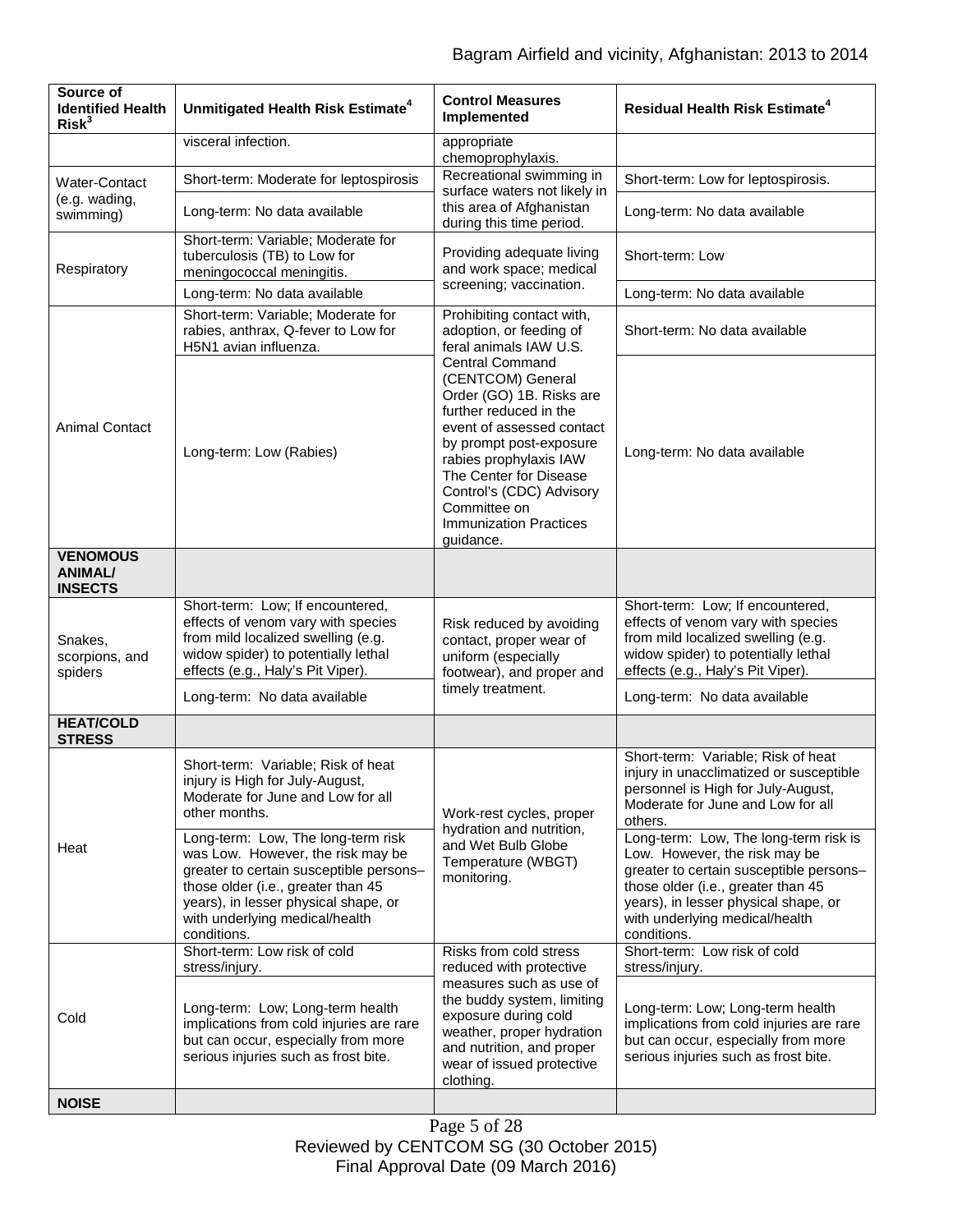| Source of<br><b>Identified Health</b><br>Risk <sup>3</sup> | Unmitigated Health Risk Estimate <sup>4</sup>                                                                                                                                                                                                                                                                                                | <b>Control Measures</b><br>Implemented                                                                                                                                                                                                  | <b>Residual Health Risk Estimate<sup>4</sup></b>                                                                                                                                                                                                                                                                                             |
|------------------------------------------------------------|----------------------------------------------------------------------------------------------------------------------------------------------------------------------------------------------------------------------------------------------------------------------------------------------------------------------------------------------|-----------------------------------------------------------------------------------------------------------------------------------------------------------------------------------------------------------------------------------------|----------------------------------------------------------------------------------------------------------------------------------------------------------------------------------------------------------------------------------------------------------------------------------------------------------------------------------------------|
| Continuous<br>(Flightline, Power<br>Production)            | Short-term: Low                                                                                                                                                                                                                                                                                                                              | Hearing protection used<br>by personnel in higher risk<br>areas                                                                                                                                                                         | Short-term: Low                                                                                                                                                                                                                                                                                                                              |
|                                                            | Long-term: Low to Moderate                                                                                                                                                                                                                                                                                                                   |                                                                                                                                                                                                                                         | Long-term: Low to Moderate                                                                                                                                                                                                                                                                                                                   |
| <b>Unique</b><br>Incidents/<br><b>Concerns</b>             |                                                                                                                                                                                                                                                                                                                                              |                                                                                                                                                                                                                                         |                                                                                                                                                                                                                                                                                                                                              |
| Pesticides/Pest<br>Control                                 | Short-term: Low                                                                                                                                                                                                                                                                                                                              | See Section 10.4                                                                                                                                                                                                                        | Short-term: Low                                                                                                                                                                                                                                                                                                                              |
|                                                            | Long-term: Low                                                                                                                                                                                                                                                                                                                               |                                                                                                                                                                                                                                         | Long-term: Low                                                                                                                                                                                                                                                                                                                               |
| <b>Burn Pits</b>                                           | Short-term: No data available to<br>evaluate. A majority of the time mild<br>acute (short term) health effects are<br>anticipated; certain peak levels may<br>produce mild eye, nose, or throat<br>irritation in some personnel and pre-<br>existing health conditions (e.g.,<br>asthma, or cardiopulmonary diseases)<br>may be exacerbated. | Control measures may<br>have included locating<br>burn pits downwind of<br>prevailing winds,<br>increased distance from<br>living and working areas<br>when possible, and<br>improved waste<br>segregation and<br>management techniques | Short-term: No data available to<br>evaluate. A majority of the time mild<br>acute (short term) health effects are<br>anticipated; certain peak levels may<br>produce mild eye, nose, or throat<br>irritation in some personnel and pre-<br>existing health conditions (e.g.,<br>asthma, or cardiopulmonary diseases)<br>may be exacerbated. |
|                                                            | Long-term: No data available to<br>evaluate.                                                                                                                                                                                                                                                                                                 |                                                                                                                                                                                                                                         | Long-term: No data available to<br>evaluate.                                                                                                                                                                                                                                                                                                 |

<sup>1</sup>This Summary Table provides a qualitative estimate of population-based short- and long-term health risks associated with the occupational environment conditions at Bagram Airfield and vicinity that includes includes Bagram (Camp Albert, Camp Cunningham, Camp Civilian, Camp Bulldog), Charikar (Parwan RTC), Cherry-Beasly, Dandar, Dragon, Kho-e-Safi (Koh e Safi), Lacey, Montrond, Pul-A-Sayad, OCC Parwan, Pushtaysark (Red Hill), Sabalu-Harrison, Baghak, Bamyan, Hassanbat, Hutnik, Jangali and Naghlu.. It does not represent an individual exposure profile. Actual individual exposures and health effects depend on many variables. For example, while a chemical may have been present in the environment, if a person did not inhale, ingest, or contact a specific dose of the chemical for adequate duration and frequency, then there may have been no health risk. Alternatively, a person at a specific location may have experienced a unique exposure which could result in a significant individual exposure. Any such person seeking medical care should have their specific exposure documented in an SF600.

 $^2$  This assessment is based on specific environmental sampling data and reports obtained from 1 January 2013 to 31 December 2014. Sampling locations are assumed to be representative of exposure points for the camp population but may not reflect all the fluctuations in environmental quality or capture unique exposure incidents.

 $^3$ This Summary Table is organized by major categories of identified sources of health risk. It only lists those sub-categories specifically identified and addressed at Bagram Airfield and vicinity. The health risks are presented as Low, Moderate, High or Extremely High for both acute and chronic health effects. The health risk level is based on an assessment of both the potential severity of the health effects that could be caused and probability of the exposure that would produce such health effects. Details can be obtained from the Army Public Health Center (Provisional) [APHC (PROV)]. Where applicable, "None Identified" is used when though a potential exposure is identified, and no health risks of either a specific acute or chronic health effects are determined. More detailed descriptions of OEH exposures that are evaluated but determined to pose no health risk are discussed in the following sections of this report.

<sup>4</sup><br>Health risks in this Summary Table are based on quantitative surveillance thresholds (e.g. endemic disease rates; host/vector/pathogen surveillance) or screening levels, e.g., Military Exposure Guidelines (MEGs) for chemicals*.* Some previous assessment reports may provide slightly inconsistent health risk estimates because quantitative criteria such as MEGs may have changed since the samples were originally evaluated and/or because this assessment makes use of all historic site data while previous reports may have only been based on a select few samples.

> Page 6 of 28 Reviewed by CENTCOM SG (30 October 2015) Final Approval Date (09 March 2016)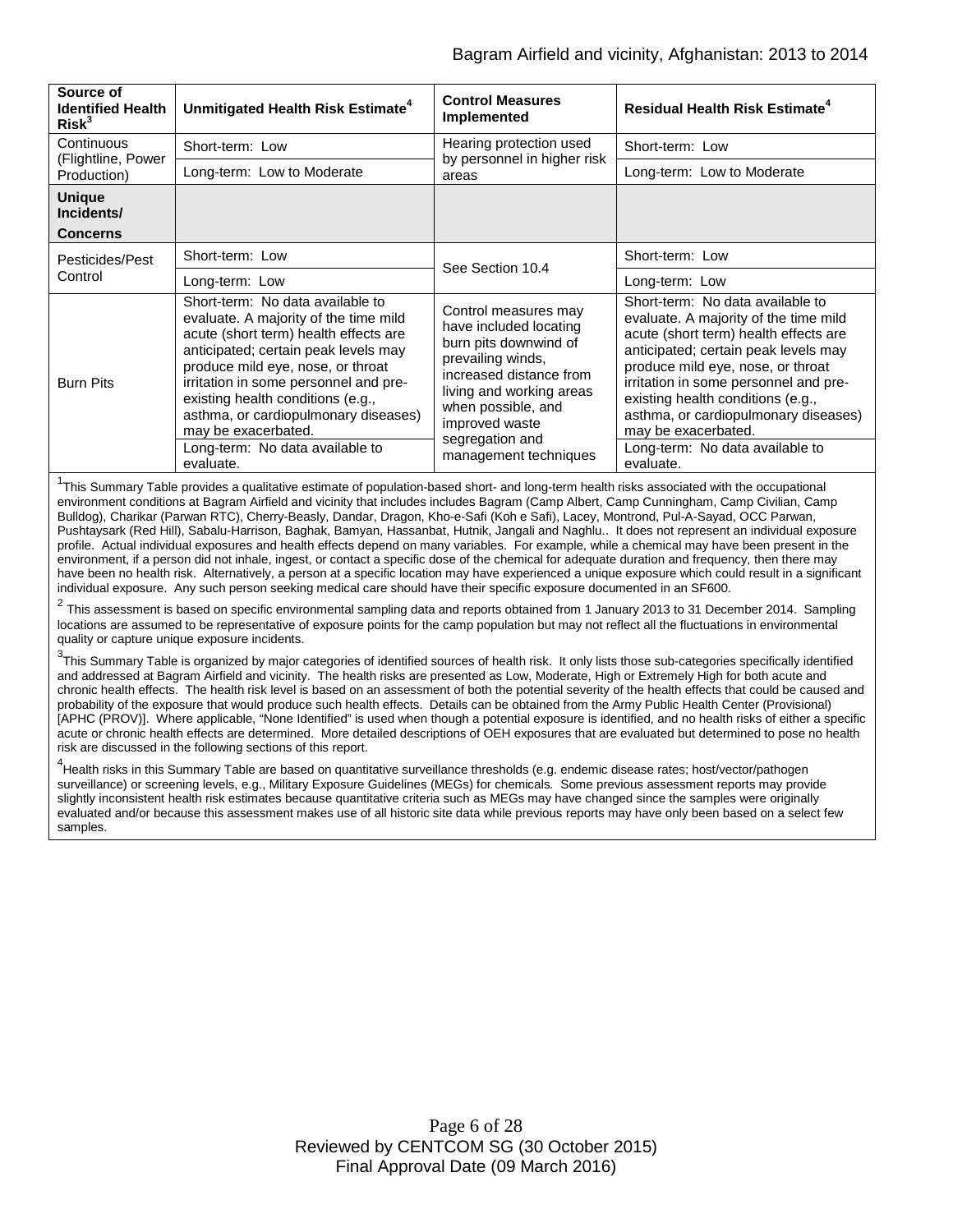### **1 Discussion of Health Risks at Bagram Airfield and Vicinity, Afghanistan by Source**

The following sections provide additional information about the OEH conditions summarized above. All risk assessments were performed using the methodology described in the U.S. Army Public Health Command Technical Guide 230, *Environmental Health Risk Assessment and Chemical Exposure Guidelines for Deployed Military Personnel* (Reference 4). All OEH risk estimates represent residual risk after accounting for preventive controls in place. Occupational exposures and exposures to endemic diseases are greatly reduced by preventive measures. For environmental exposures related to airborne dust, there are limited preventive measures available, and available measures have little efficacy in reducing exposure to ambient conditions.

## **2 Air**

#### 2.1 Site-Specific Sources Identified

Vehicle emissions are considered a major contributor to air pollution in the nearby city of Charikar, which has a population of over 75,000 people. According to the Afghan National Environmental Protection Agency, most of these vehicles are over 10 years old, and generally use substandard fuels. Some of the more common industries (e.g., brick factories) burn tire rubber, plastic waste and other combustibles as cheap energy sources. Additionally, rationed power exacerbates the situation as it forces people to use more polluting fuel sources such as wood, coal and heating oil for cooking and heating.

Additional emissions from military operations included power generators, vehicular traffic, a medical waste incinerator, waste burning (burn pit and air curtain incinerators), and other local sources also contributed to the ambient environment at these locations.

Inhalational exposure to high levels of dust and particulate matter, such as during high winds or dust storms, may result in mild to more serious short-term health effects (e.g., eye, nose or throat and lung irritation) in some personnel. Additionally, certain subgroups of the deployed forces (e.g., those with pre-existing asthma/cardio pulmonary conditions) are at greatest risk of developing notable health effects. The air pollution exposure risks assessed in this POEMS focuses on ambient exposures, and exposures near fuel sources (e.g., petroleum distribution points and storage) as indicated through sampling records.

Air sample data were not available for all the base camps in the vicinity of Bagram. Air sampling data were available for BAF, Camp Sabalu-Harrison (located on BAF), Naghlu and Bamyan. The geographic features along with the relatively consistent land-use practices (agriculture, industrial, residential, etc.) facilitate treating the vicinity as one air shed. Therefore, the air sampling results collected from BAF are considered similar to the expected air quality at the other base camps in the vicinity.

#### 2.2 Particulate matter

Particulate matter (PM) is a complex mixture of extremely small particles suspended in the air. The PM includes solid particles and liquid droplets emitted directly into the air by sources such as: power plants, motor vehicles, aircraft, generators, construction activities, fires, and natural windblown dust. The PM can include sand, soil, metals, volatile organic compounds (VOC), allergens, and other compounds such as nitrates or sulfates that are formed by condensation or transformation of combustion exhaust. The PM composition and particle size vary considerably depending on the source. Generally, PM of health concern is divided into two fractions:  $PM_{10}$ , which includes coarse particles with a diameter of 10 micrometers or less, and fine particles less than 2.5 micrometers  $(PM_{2.5})$ , which can reach the deepest

> Page 7 of 28 Reviewed by CENTCOM SG (30 October 2015) Final Approval Date (09 March 2016)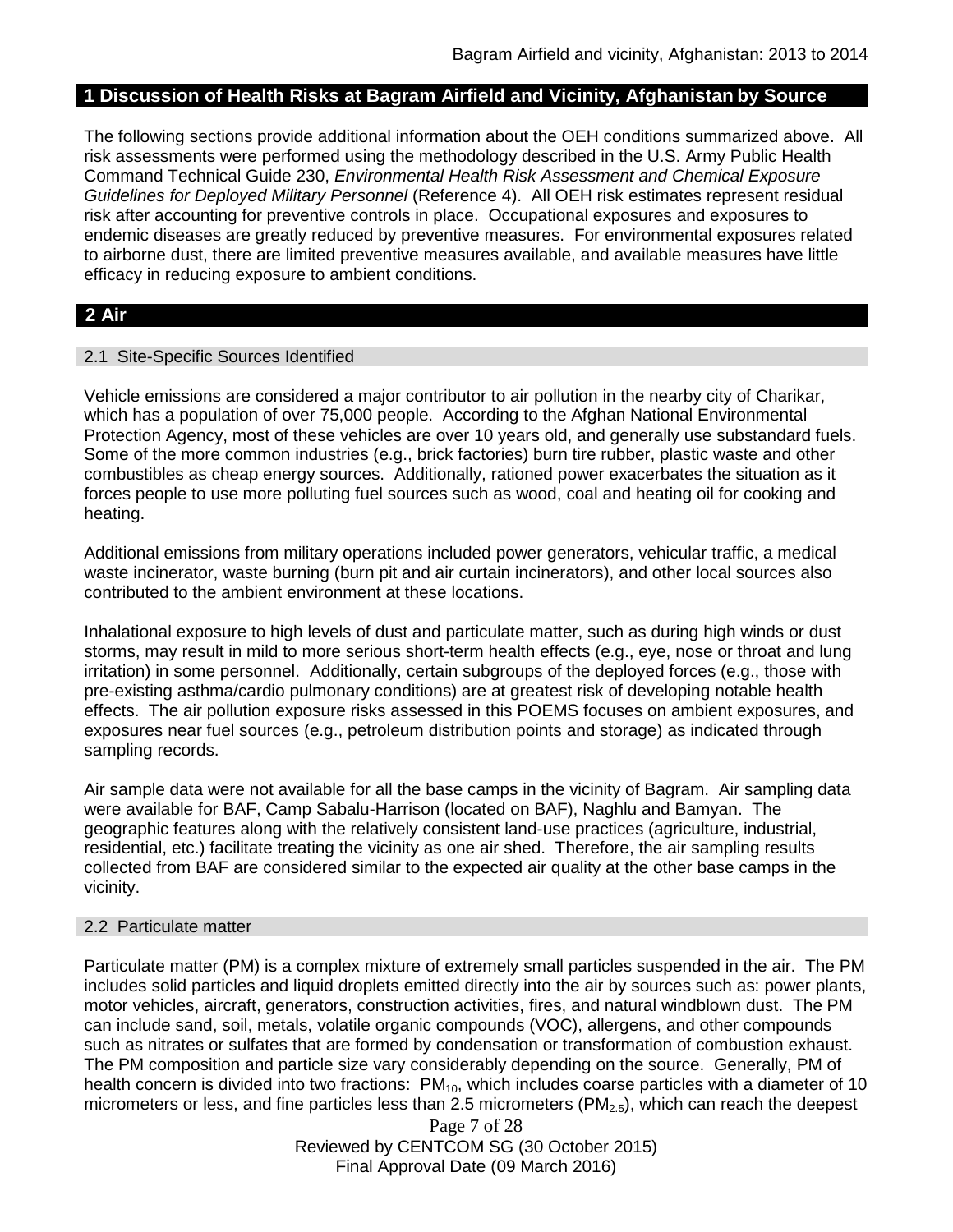regions of the lungs when inhaled. Exposure to excessive PM is linked to a variety of potential health effects.

2.3 Particulate matter, less than10 micrometers  $(PM_{10})$ 

2.3.1 Exposure Guidelines:

Short Term (24-hour) PM<sub>10</sub> (micrograms per cubic Long-term PM<sub>10</sub> MEG (µg/m<sup>3</sup>): meter, μg/m<sup>3</sup>):

- 
- Marginal MEG = 420
- Critical MEG = 600

• Negligible MEG = 250 **•** Not defined and not available.

2.3.2 Sample data/Notes:

Bagram airfield and vicinity: A total of two valid  $PM_{10}$  air samples were collected from BAF on 22 October 2013 and 25 September 2014. One sample was collected from Bamyan on 24 July 2012. The range of 24-hour PM<sub>10</sub> concentrations was 62  $\mu$ g/m<sup>3</sup> – 205  $\mu$ g/m<sup>3</sup> with an average concentration of 153 μg/m<sup>3</sup>.

2.3.3 Short-term health risks:

**None identified based on the available sampling data.** No parameters exceeded 1-year Negligible MEGs, however very few samples were available.

2.3.4 Long-term health risk:

**Not Evaluated-no available health guidelines**. The U.S. Environmental Protection Agency (EPA) has retracted its long-term standard (national ambient air quality standards, NAAQS) for  $PM_{10}$  due to an inability to clearly link chronic health effects with chronic  $PM_{10}$  exposure levels.

2.4 Particulate Matter, less than 2.5 micrometers (PM<sub>2.5</sub>)

2.4.1 Exposure Guidelines:

Short Term (24-hour)  $PM_{2.5}$  ( $\mu$ g/m<sup>3</sup>):

- 
- 
- Critical MEG = 500

2.4.2 Sample data/Notes: Bagram airfield and vicinity: A total of 112 valid  $PM_{2.5}$  air samples were collected at BAF and Sabalu-

Harrison from 9 May 2013 to 30 December 2014. One sample was collected from Bamyan on 23 July 2012. The range of 24-hour PM<sub>2.5</sub> concentrations was 24  $\mu$ g/m<sup>3</sup> – 230  $\mu$ g/m<sup>3</sup> with an overall average concentration of 51  $\mu$ g/m<sup>3</sup>.

2.4.3 Short-term health risks:

**Low:** The short-term PM<sub>2.5</sub> health risk assessment is Low based on average sample concentrations in 2013 and peak  $PM<sub>2.5</sub>$  sample concentrations in 2013 and 2014, and the likelihood of exposure at these

> Page 8 of 28 Reviewed by CENTCOM SG (30 October 2015) Final Approval Date (09 March 2016)

- ):  $\qquad \qquad \textsf{Long-term (1year) PM}_{2.5} \, \textsf{MEGs (}\mu\textsf{g/m}^3\textsf{)}\textsf{:}$
- Negligible MEG = 65 Negligible MEG = 15
- Marginal MEG = 250 Marginal MEG = 65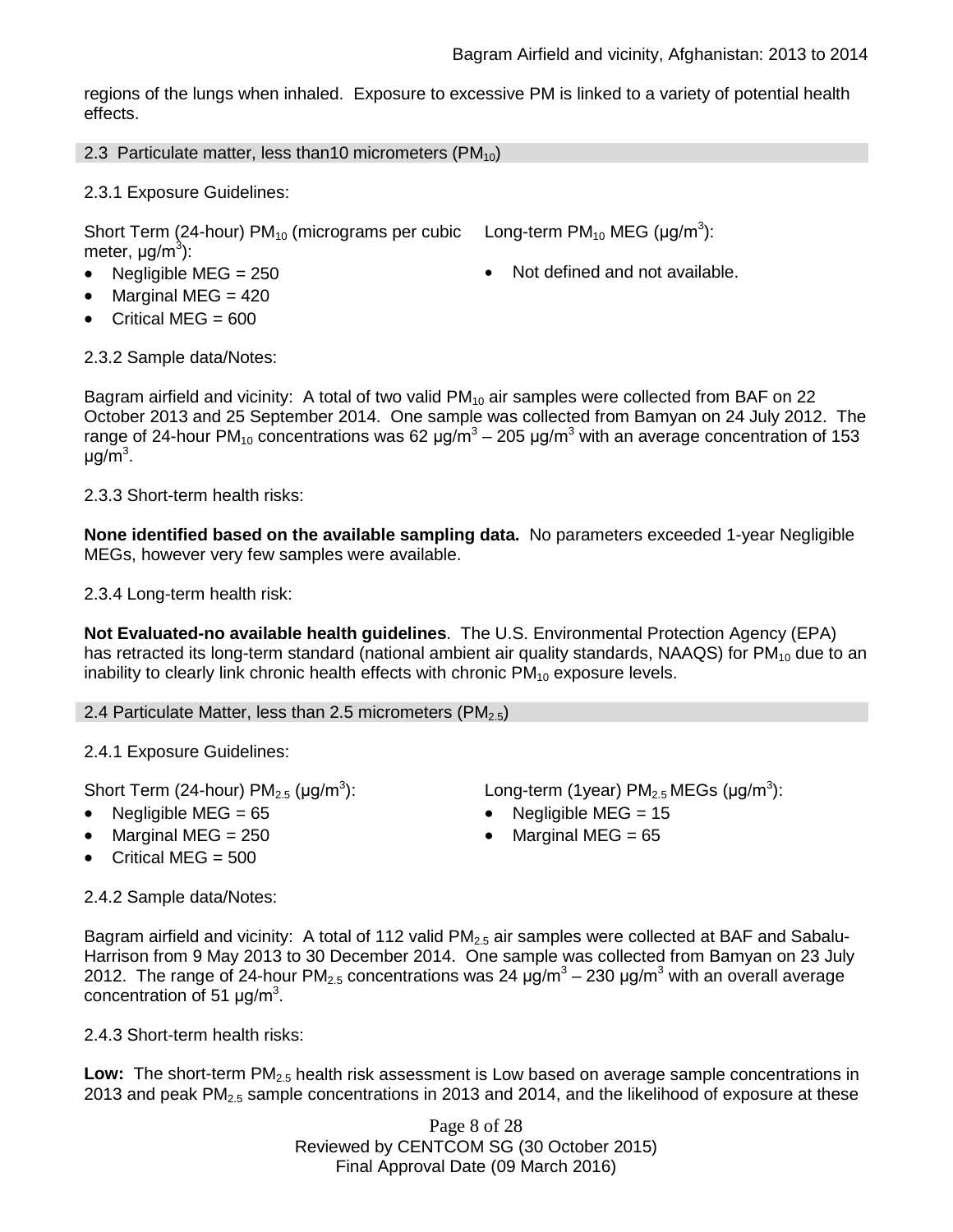hazard severity levels. Average sample concentrations in 2014 were below 24-hour MEGs. A Low health risk assessment is expected to have little to no impact on accomplishing the mission (Reference 4, Table 3-2). Confidence in the short-term  $PM<sub>2.5</sub>$  health risk assessment was medium (Reference 4, Table 3-6).

The hazard severity was negligible for average  $PM_{2.5}$  sample concentrations. The results indicate that a few personnel may experience notable mild eye, nose, or throat irritation; most personnel will experience only mild effects. Service Members with pre-existing health conditions (e.g., asthma, or cardiopulmonary diseases) may have experienced an exacerbation of their conditions (Reference 4, Table 3-11).

For the highest observed  $PM<sub>2.5</sub>$  exposure, the hazard severity was negligible. During peak exposures at the negligible hazard severity level, a few personnel may experience notable mild eye, nose, or throat irritation; most personnel will experience only mild effects. Service Members with pre-existing health conditions (e.g., asthma, or cardiopulmonary diseases) may have experienced an exacerbation of their conditions (Reference 4, Table 3-11).

# 2.4.4 Long-term health risks:

**Low to Moderate:** The long-term health risk assessment is Low in 2014 and Moderate in 2013 based on average PM<sub>2.5</sub> concentration, and the likelihood of exposure at this hazard severity level. A Moderate health risk level suggests that long-term exposure to  $PM_{2.5}$  is expected to have some future medical surveillance activities and related resources such as documentation of environmental data in the designated DoD archive is anticipated. Consider documenting exposed groups or personnel of surveillance interest. (Reference 4, Table 3-3). Confidence in the long-term  $PM<sub>2.5</sub>$  health risk assessment is medium (Reference 4, Table 3-6).

The hazard severity was marginal (>65  $\mu$ g/m<sup>3</sup>) for average PM<sub>2.5</sub> sample concentrations in 2013 and negligible (15 μg/m $3$  – 64 μg/m $3$ ) for average PM<sub>2.5</sub> sample concentrations in 2014. The results suggest that with repeated exposures above the marginal severity threshold, it is plausible that development of chronic health conditions such as reduced lung function, or exacerbated chronic bronchitis, chronic obstructive pulmonary disease (COPD), asthma, atherosclerosis or other cardiopulmonary diseases could occur in generally healthy troops. Those with a history of asthma or cardiopulmonary disease are considered to be at particular risk. This guideline is an uncertain screening value it is not a known health effects concentration (Reference 4, Table 3-12).

## 2.5 Airborne Metals

# 2.5.1 Sample data/Notes:

A total of two valid PM<sub>10</sub> airborne metal samples were collected at Bagram airfield on 22 October 2013 and 25 September 2014 and one at Bamyan on 24 July 2012.

2.5.2 Short and Long-term health risks:

**None identified based on the available sampling data.** No parameters exceeded 1-year Negligible MEGs, however very few samples were available.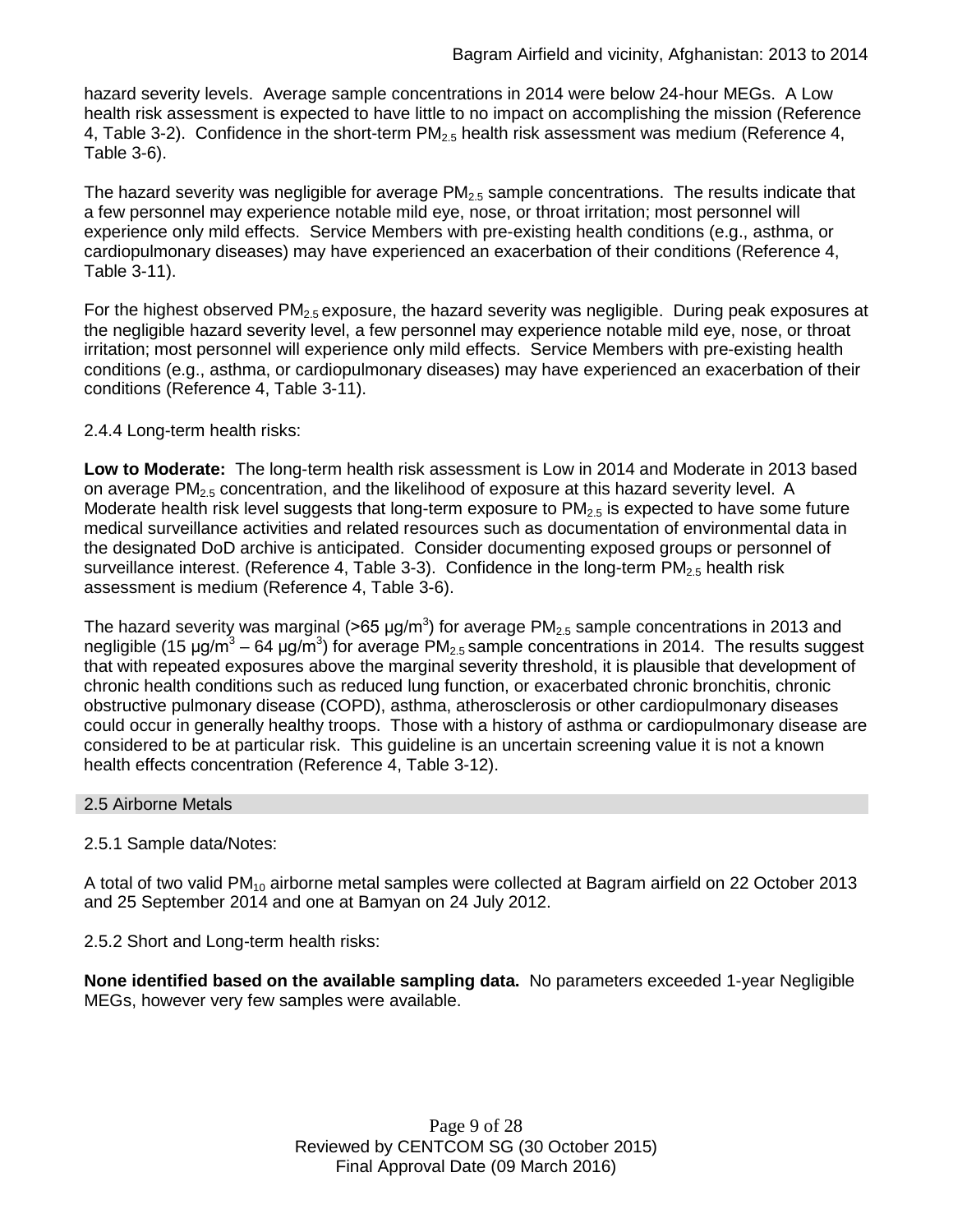## 2.6 Volatile Organic Compounds (VOC)

2.6.1 Exposure Guidelines:

# Acrolein:

Short Term (1-hour)  $PM<sub>2.5</sub>$  ( $\mu$ g/m<sup>3</sup>):

Benzoic Acid: Short Term (1-hour)  $PM<sub>2.5</sub>$  ( $\mu$ g/m<sup>3</sup>):

): Long-term (1year)  $PM_{2.5}$  MEGs (µg/m $^3$ ):

• Negligible MEG =  $70$  • Negligible MEG =  $0.14$ 

): Long-term (1year)  $PM_{2.5}$  MEGs (µg/m<sup>3</sup>):

• Negligible MEG =  $12,500$  • Negligible MEG =  $1.37$ 

2.6.2 Sample data/Notes:

The health risk assessment was based on average and peak concentrations of 40 valid ambient volatile organic compounds (VOC) air samples collected using the EPA sampling methods TO-9, 44 valid VOC air samples collected using the EPA sampling methods TO-14 and 37 valid ambient VOC air samples collected using the sampling method TO-17 from 20 March 2013 to 26 September 2013, and the likelihood of exposure. Acrolein and Benzoic acid were reported at concentrations above long-term MEGs.

Acrolein was detected in 10 out of 14 valid TO-14 samples at BAF with a yearly average concentration of 2 ug/m<sup>3</sup>, which exceeded the negligible 1 year MEG of 0.14 ug/m<sup>3</sup>. It was also detected at Camp Sabalu-Harrison with a yearly average concentration of 0.79 ug/ $m<sup>3</sup>$ , which exceeded the negligible 1 year MEG of 0.14 ug/m $^3$ .

Benzoic acid was detected in 26 out of 30 valid TO-9 samples at BAF with a yearly average concentration of 1.9 ug/m<sup>3</sup>, which exceeded its negligible 1 year MEG of 1.37 ug/m<sup>3</sup>.

2.6.3 Short-term health risks:

**None identified based on the available sampling data.** No parameters exceeded 1 hour Negligible MEGs.

2.6.4 long-term health risks:

Low: Acrolein had yearly average (2 ug/m<sup>3</sup> at BAF and 0.79 ug/m<sup>3</sup> at Camp Sabalu-Harrison) sample concentrations that exceeded the long term MEG (0.14 ug/m<sup>3</sup>). The long-term health risk assessment for acrolein sample concentrations is Low, based on a negligible hazard severity and an occasional hazard probability rank. Confidence in the health risk assessment is medium (Reference 4, Table 3-6).

Benzoic acid had yearly average (1.9 ug/m<sup>3</sup>) sample concentrations that exceeded the long term MEG  $(1.37 \text{ ug/m}^3)$ . The long-term health risk assessment for benzoic acid sample concentrations is Low, based on a negligible hazard severity and an occasional hazard probability rank. Confidence in the health risk assessment is low (Reference 4, Table 3-6).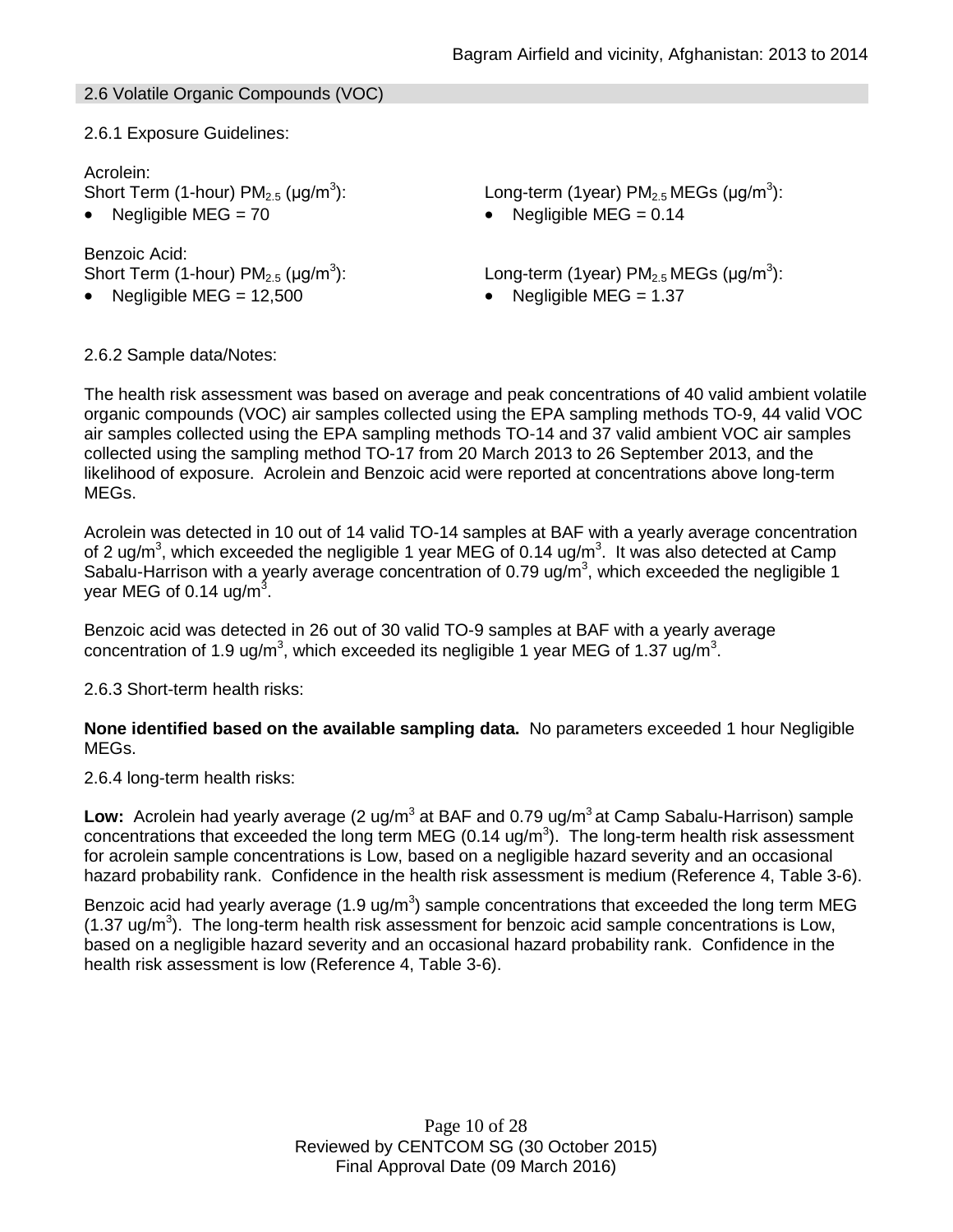# **3 Soil**

#### 3.1 Site-Specific Sources Identified

### 3.1.2 Sample data/Notes:

A total of 22 valid surface soil samples (one sample on Naghlu, one sample on Sabalu-Harrison, three on Charikar and 17 on Bamyan) were collected from 5 November 2006 to 25 August 2014 to assess OEH health risk to deployed personnel. The primary soil contamination exposure pathways are dermal contact and dust inhalation. Typical parameters analyzed for included semi volatile organic compounds (SVOCs), heavy metals, polychlorinated biphenyls (PCBs), pesticides, and herbicides. If the contaminant was known or suspected, other parameters may have been analyzed for (i.e., total petroleum hydrocarbons (TPH) and polycyclic aromatic hydrocarbons (PAH) near fuel spills). The percent of the population exposed to soil and associated dust in the sampled areas was > 75% for 17 samples. For the risk assessment, personnel are assumed to remain at this location for 6 months to 1 year.

### 3.1.3 Short-term health risk:

**Not an identified source of health risk**. Currently, sampling data for soil are not evaluated for short term (acute) health risks**.**

### 3.1.4 Long-term health risk:

**None identified based on available sample data.** No parameters exceeded 1-year Negligible MEGs.

## **4 Water**

In order to assess the health risk to U.S. personnel from exposure to water in theater, the APHC (Prov) identified the most probable exposure pathways. These are based on the administrative information provided on the field data sheets submitted with the samples taken over the time period being evaluated. Based on the information provided from the field, all untreated water samples were associated with source water for treatment and no exposure pathways were associated with those samples. Therefore, untreated samples are not assessed as potential health hazards. It is assumed that 100% of all U.S. personnel at BAF and vicinity will be directly exposed to reverse osmosis water purification unit (ROWPU) treated and disinfected fresh non-potable bulk water, since this classification of water is primarily used for personal hygiene, showering, cooking, and for use at vehicle wash racks. Field data sheets indicate that bottled water is the only approved source of drinking water.

#### 4.1 Drinking Water: Bottled or Packaged Water

#### 4.1.1 Site-Specific Sources Identified

There were multiple bottled water brands used for drinking at BAF. The brands sampled included Cristal®, Aria ® and Kinley® of bottled water.

4.1.2 Sample data/Notes:

To assess the potential for adverse health effects to troops, the following assumptions were made about dose and duration: A conservative (protective) assumption was that personnel routinely ingested 5 liters per day (L/day) of bottled water for up to 365 days (1-year). It was further assumed that control

> Page 11 of 28 Reviewed by CENTCOM SG (30 October 2015) Final Approval Date (09 March 2016)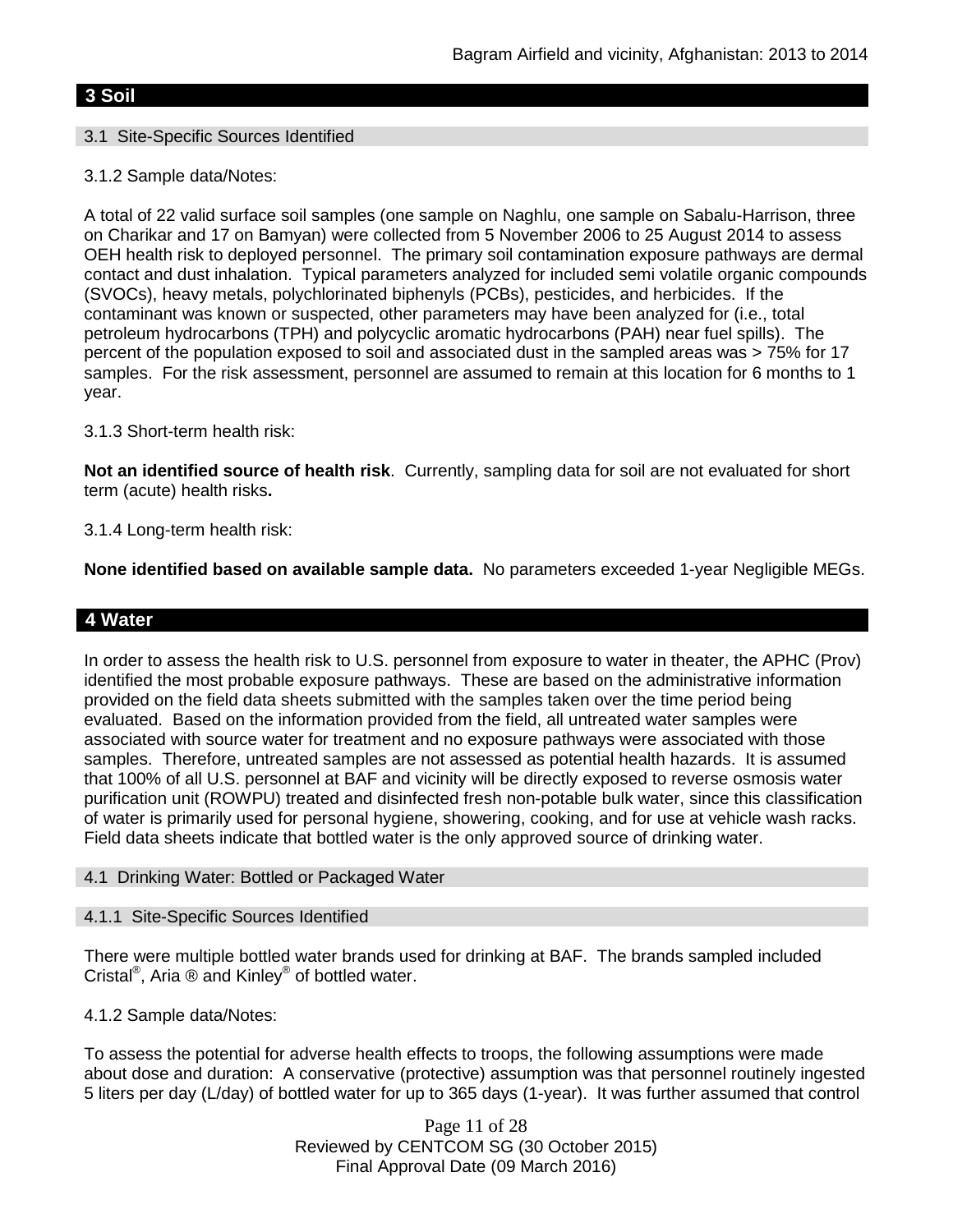measures were not used. A total of eight valid bottled water samples were collected from 20 November 2013 to 18 June 2014.

#### 4.1.3 Short-term health risk:

**None identified based on available sample data.** Antimony had a sample concentration (0.024 milligrams per L, mg/L) that exceeded the short-term MEG (0.014 mg/L) in one Cristal<sup>®</sup> bottle sample at Bagram Airfield. This bottle had extreme acidity (incident report 191806 in DOEHRS). Due to the limited nature of the incident, limited sample data and the water not being consumed, further evaluation was not conducted.

#### 4.1.4 Long-term health risk:

**None identified based on available sample data.** All collected samples were below the long-term Negligible MEGs.

#### 4.2 Non-Drinking Water: Disinfected

#### 4.2.1 Site-Specific Sources Identified

Although the primary route of exposure for most microorganisms is ingestion of contaminated water, dermal exposure to some microorganisms, chemicals, and biologicals may also cause adverse health effects. Complete exposure pathways would include drinking, brushing teeth, personal hygiene, cooking, providing medical and dental care using a contaminated water supply or during dermal contact at vehicle or aircraft wash racks.

#### 4.2.2 Sample data/Notes:

To assess the potential for adverse health effects to troops the following assumptions were made about dose and duration: All U.S. personnel at this location were expected to remain at this site for approximately 1 year. A conservative (protective) assumption is that personnel routinely consumed less than 5L/day of non-drinking water for up to 365 days (1-year). It is further assumed that control measures and/or personal protective equipment were not used. A total of 20 disinfected bulk water (Non-Drinking) samples (three from Sabalu-Harrison (2013-2014), 12 from Bamyan (2006-2011) and five from BAF (2013-2014)) were evaluated for this health risk assessment. No chemicals were detected at levels above the short or long-term MEGs.

#### 4.2.3 Short-term health risks:

**None identified based on available sample data.** All collected samples were below the short-term Negligible MEGs.

#### 4.2.4 long-term health risks:

**None identified based on available sample data.** 2-methyl-4-chlorophenoxyacetic acid had one sample concentration (0.046 mg/L) in 2009 and one in 2011 (0.051 mg/L) at Bamyan that exceeded the long-term MEG (0.0175 mg/L). Due to the samples being singular samples in a year, further evaluation was not conducted.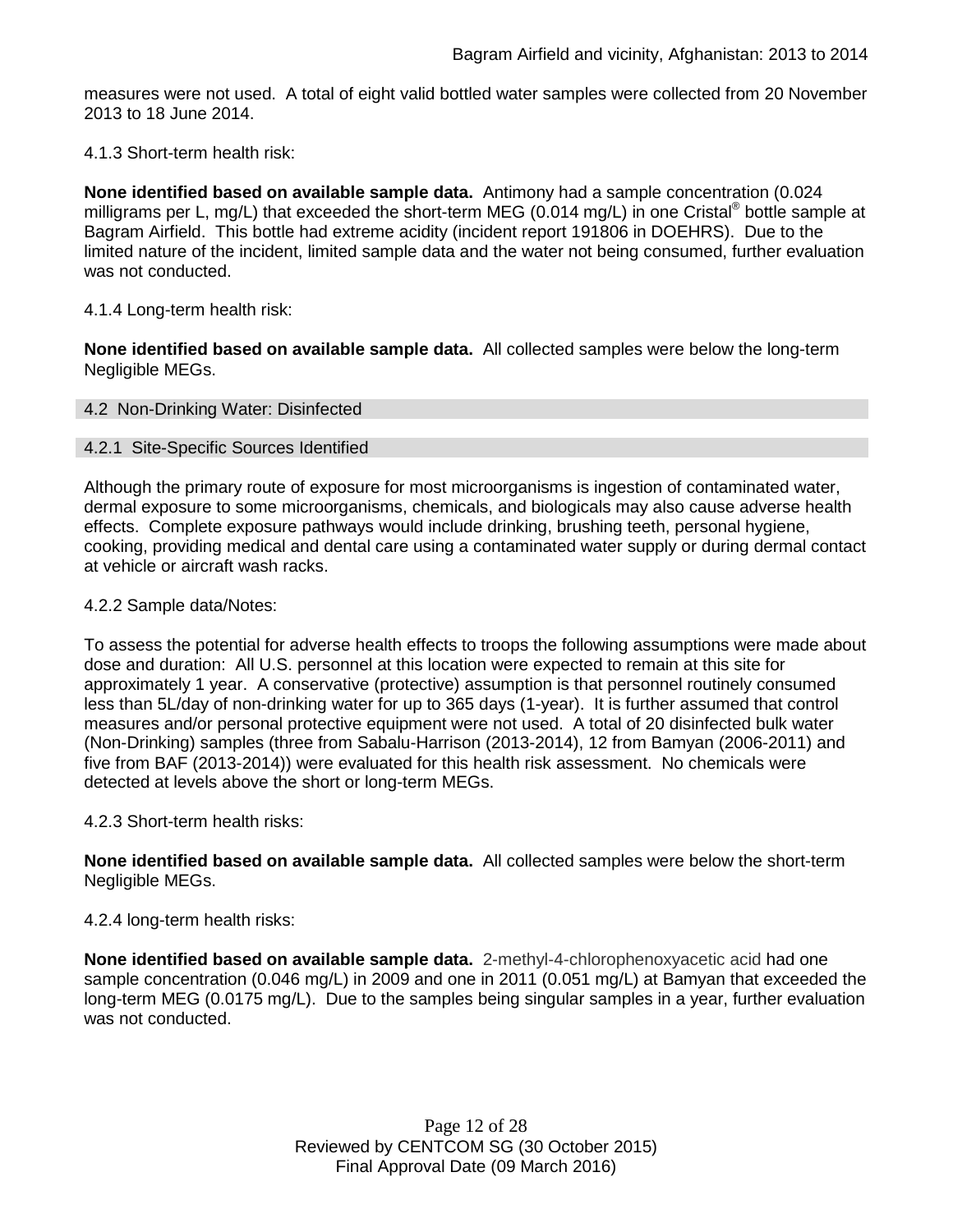# **5 Military Unique**

5.1 Chemical Biological, Radiological Nuclear (CBRN) Weapons

No specific hazard sources were documented in the Defense Occupational and Environmental Health Readiness System (DOEHRS) or the Military Exposure Surveillance Library (MESL) from 1 January 2013 to 31 December 2014 (References 1 and 5).

#### 5.2 Depleted Uranium (DU)

No specific hazard sources were documented in the DOEHRS or MESL from 1 January 2013 to 31 December 2014 (References 1 and 5).

### 5.3 Ionizing Radiation

Medical and dental radiography are utilized at Craig Joint Theater Hospital (CJTH). Radiology personnel are enrolled in the thermoluminescent dosimetry (TLD) program. Permitted radioactive materials and generally licensed devices are used in chemical, biological, radiological, nuclear and high-yield explosives (CBRNE) detection equipment, moisture density gauges and targeting pods.

Backscatter x-ray systems and mobile vehicle and cargo systems (MVACIS) are used for screening personnel and/or vehicles at the installation Entry Control Points (ECPs). Two separate systems are in use, one for pedestrians and one for vehicles. The MVACIS use a Cobalt 60 source which emit a gamma beam to scan vehicles passing through ECPs. MVACIS are believed to be in use at the other ECPs on BAF to include the entry way into Sabalu-Harrison.

Rapiscan Secure 1000 is a walk-up system used for screening personnel (pedestrians) entering the base. All non-U.S. personnel entering the installation are screened using the Rapiscan.

5.3.1 Short -term health risks:

## **None identified based on the available data.**

5.3.2 Long-term health risks:

**Low:** As currently configured, radiation exposure is insignificant for Z-Backscatter van operators as well as the Rapiscan operators at entry control points. Although no exposure limits were exceeded, the As Low As Reasonably Achievable (ALARA) principle applies. Long-term health risk is considered low. Confidence for risk assessments was low (Reference 4, Table 3-6).

#### 5.4 Non-Ionizing Radiation

In 2012, a BAF Occupational and Environmental Health and Safety Assessment (OEHSA) listed typical communication antennas being on site and are assumed to still be on site. These communication antennas are radio frequency radiating (RFR) sources, which only emit RFR when transmitting. Ground-based radio frequency emitters have administrative processes in place to reduce the potential for exposures and ensure personnel are not within the uncontrolled environment hazard distance. No other specific hazard sources were documented in the DOEHRS or MESL from 1 January 2013 to 31 December 2014.

> Page 13 of 28 Reviewed by CENTCOM SG (30 October 2015) Final Approval Date (09 March 2016)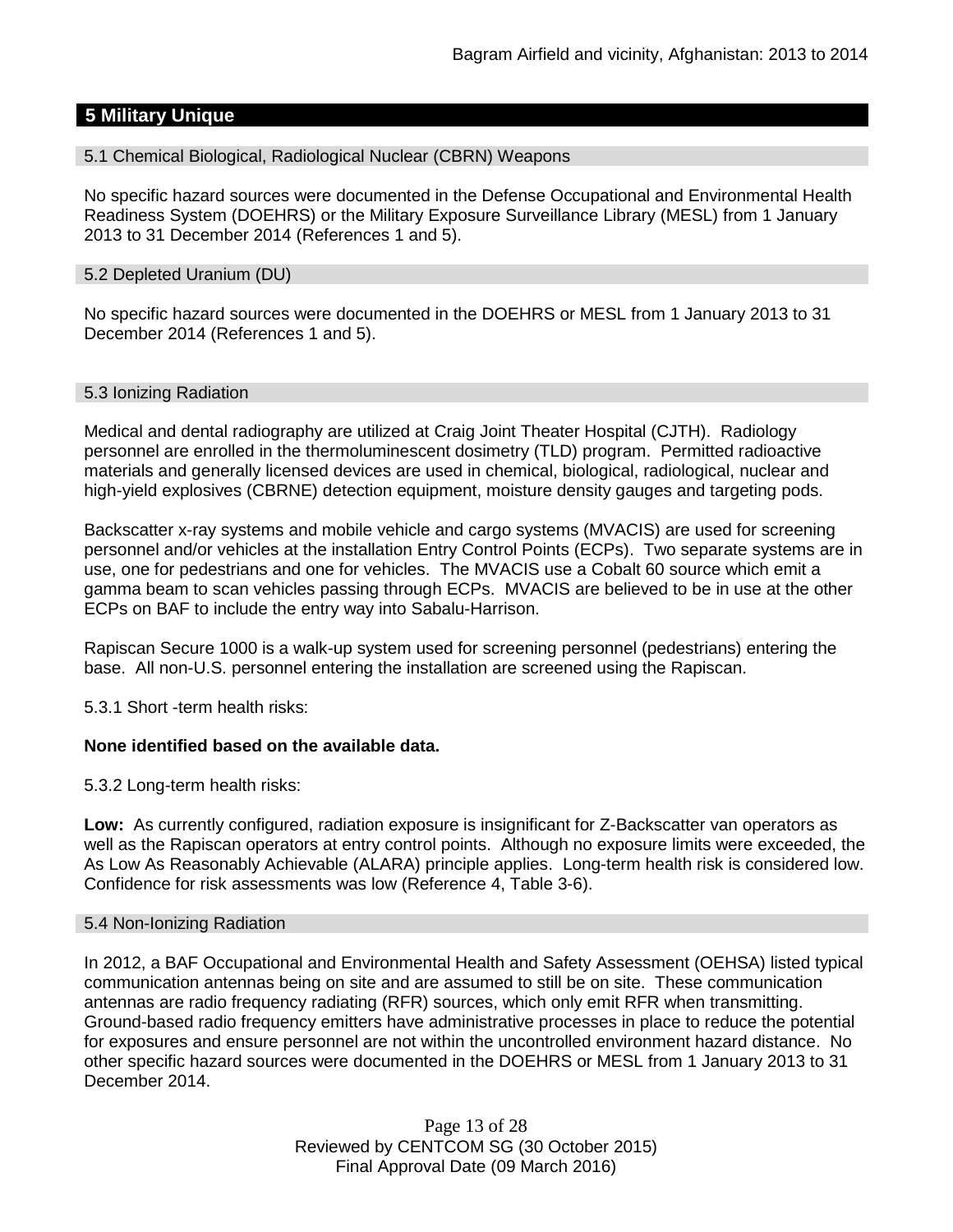### **6 Endemic Diseases**

This document lists the endemic diseases reported in the region, its specific health risks and severity and general health information about the diseases. CENTCOM Modification (MOD) 12 (Reference 6) lists deployment requirements, to include immunizations and chemoprophylaxis, in effect during the timeframe of this POEMS.

#### 6.1 Food borne and Waterborne Diseases

Food borne and waterborne diseases in the area are transmitted through the consumption of local food and water. Local unapproved food and water sources (including ice) are heavily contaminated with pathogenic bacteria, parasites, and viruses to which most U.S. Service Members have little or no natural immunity. Effective host nation disease surveillance does not exist within the country. Only a small fraction of diseases are identified or reported in host nation personnel. Diarrheal diseases are expected to temporarily incapacitate a very high percentage of U.S. personnel within days if local food, water, or ice is consumed. Hepatitis A and typhoid fever infections typically cause prolonged illness in a smaller percentage of unvaccinated personnel. Vaccinations are required for DoD personnel and contractors. In addition, although not specifically assessed in this document, significant outbreaks of viral gastroenteritis (e.g., norovirus) and food poisoning (e.g., *Bacillus cereus*, *Clostridium perfringens*, *Staphylococcus*) may occur. Key disease risks are summarized below:

Mitigation strategies were in place and included consuming food and water from approved sources, vaccinations (when available), frequent hand washing and general sanitation practices.

#### 6.1.1 Diarrheal diseases (bacteriological)

**High, mitigated to Low**: Diarrheal diseases are expected to temporarily incapacitate a very high percentage of personnel (potentially over 50% per month) within days if local food, water, or ice is consumed. Field conditions (including lack of hand washing and primitive sanitation) may facilitate person-to-person spread and epidemics. Typically mild disease treated in outpatient setting; recovery and return to duty in less than 72 hours with appropriate therapy. A small proportion of infections may require greater than 72 hours limited duty, or hospitalization.

6.1.2 Hepatitis A, typhoid/paratyphoid fever, and diarrhea-protozoal

**High, mitigated to Low**: Unmitigated health risk to U.S. personnel is high year round for hepatitis A and typhoid/paratyphoid fever, and Moderate for diarrhea-protozoal. Mitigation was in place to reduce the risks to low. Hepatitis A, typhoid/paratyphoid fever, and diarrhea-protozoal disease may cause prolonged illness in a small percentage of personnel (less than 1% per month). Although much rarer, other potential diseases in this area that are also considered a Moderate risk include: hepatitis E, diarrhea-cholera, and brucellosis.

#### 6.1.3 Polio

**Low**: Potential health risk to U.S. personnel is Low. Despite a concerted global eradication campaign, poliovirus continues to affect children and adults in Afghanistan, Pakistan and some African countries. Polio is a highly infectious disease that invades the nervous system. The virus is transmitted by person-to-person, typically by hands, food or water contaminated with fecal matter or through direct contact with the infected person's saliva. An infected person may spread the virus to others immediately before and about 1 to 2 weeks after symptoms appear. The virus can live in an infected person's feces for many weeks. About 90% of people infected have no symptoms, and about 1% have

> Page 14 of 28 Reviewed by CENTCOM SG (30 October 2015) Final Approval Date (09 March 2016)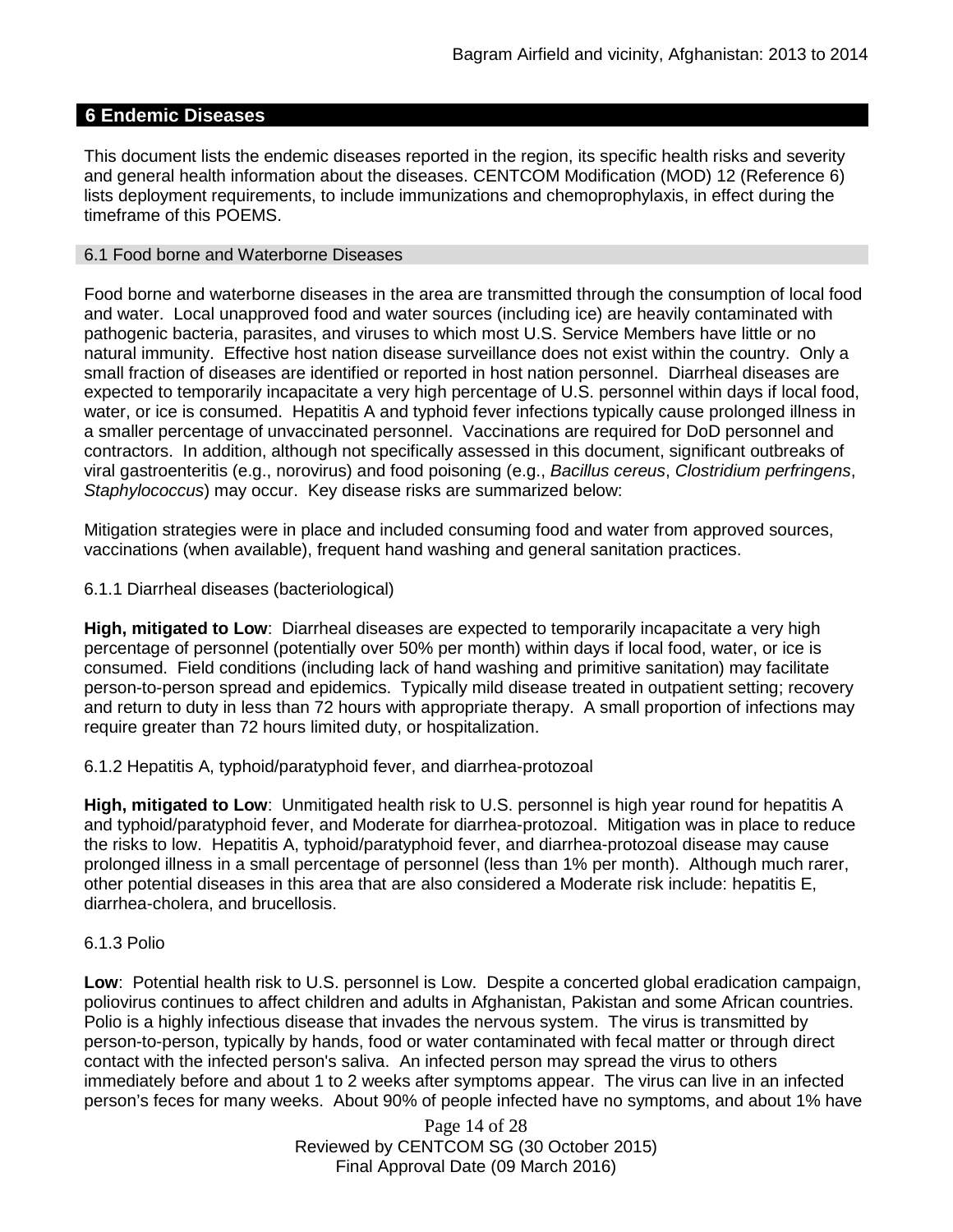a very severe illness leading to muscle weakness, difficulty breathing, paralysis, and sometimes death. People who do not have symptoms can still pass the virus to others and make them sick.

6.1.4 Short-term Health Risks:

**Low**: The overall unmitigated short-term risk associated with food borne and waterborne diseases are considered High (bacterial diarrhea, hepatitis A, typhoid/paratyphoid fever) to Moderate (diarrheacholera, diarrhea-protozoal, brucellosis, hepatitis E) to Low (polio) if local food or water is consumed. Preventive Medicine measures reduced the risk to Low. Confidence in the health risk estimate is high.

### 6.1.5 Long-term Health Risks:

## **None identified based on available data.**

#### 6.2 Arthropod Vector-Borne Diseases

During the warmer months, the climate and ecological habitat support populations of arthropod vectors, including mosquitoes, ticks, mites, and sandflies. Significant disease transmission is sustained countrywide, including urban areas. Malaria, the major vector-borne health risk in Afghanistan, is capable of debilitating a high percentage of personnel for up to a week or more. Mitigation strategies were in place and included proper wear of treated uniforms, application of repellent to exposed skin, and use of bed nets and chemoprophylaxis (when applicable). Additional methods included the use of pesticides, reduction of pest/breeding habitats, and engineering controls.

### 6.2.1 Malaria

**High, mitigated to Low:** Potential unmitigated risk to U.S. personnel is High during warmer months (typically April through November) but reduced to low with mitigation measures. Malaria incidents are often associated with the presence of agriculture activity, including irrigation systems and standing water, which provide breeding habitats for vectors. A small number of cases may occur among personnel exposed to mosquito (Anopheles spp.) bites. Malaria incidents may cause debilitating febrile illness typically requiring 1 to 7 days of inpatient care, followed by return to duty. Severe cases may require intensive care or prolonged convalescence.

#### 6.2.2 Leishmaniasis

**Moderate, mitigated to Low**: The disease risk is Moderate during the warmer months when sandflies are most prevalent, but reduced to low with mitigation measures. Leishmaniasis is transmitted by sand flies. There are two forms of the disease; cutaneous (acute form) and visceral (a more latent form of the disease). The leishmaniasis parasites may survive for years in infected individuals and this infection may go unrecognized by physicians in the U.S. when infections become symptomatic years later. Cutaneous infection is unlikely to be debilitating, though lesions may be disfiguring. Visceral leishmaniasis disease can cause severe febrile illness which typically requires hospitalization with convalescence over 7 days.

#### 6.2.3 Crimean-Congo hemorrhagic fever

**Moderate, mitigated to Low**: Unmitigated risk is moderate, but reduced to low with mitigation measures. Crimean-Congo hemorrhagic fever occurs in rare cases (less than 0.1% per month attack rate in indigenous personnel) and is transmitted by tick bites or occupational contact with blood or secretions from infected animals. The disease typically requires intensive care with fatality rates from 5% to 50%.

> Page 15 of 28 Reviewed by CENTCOM SG (30 October 2015) Final Approval Date (09 March 2016)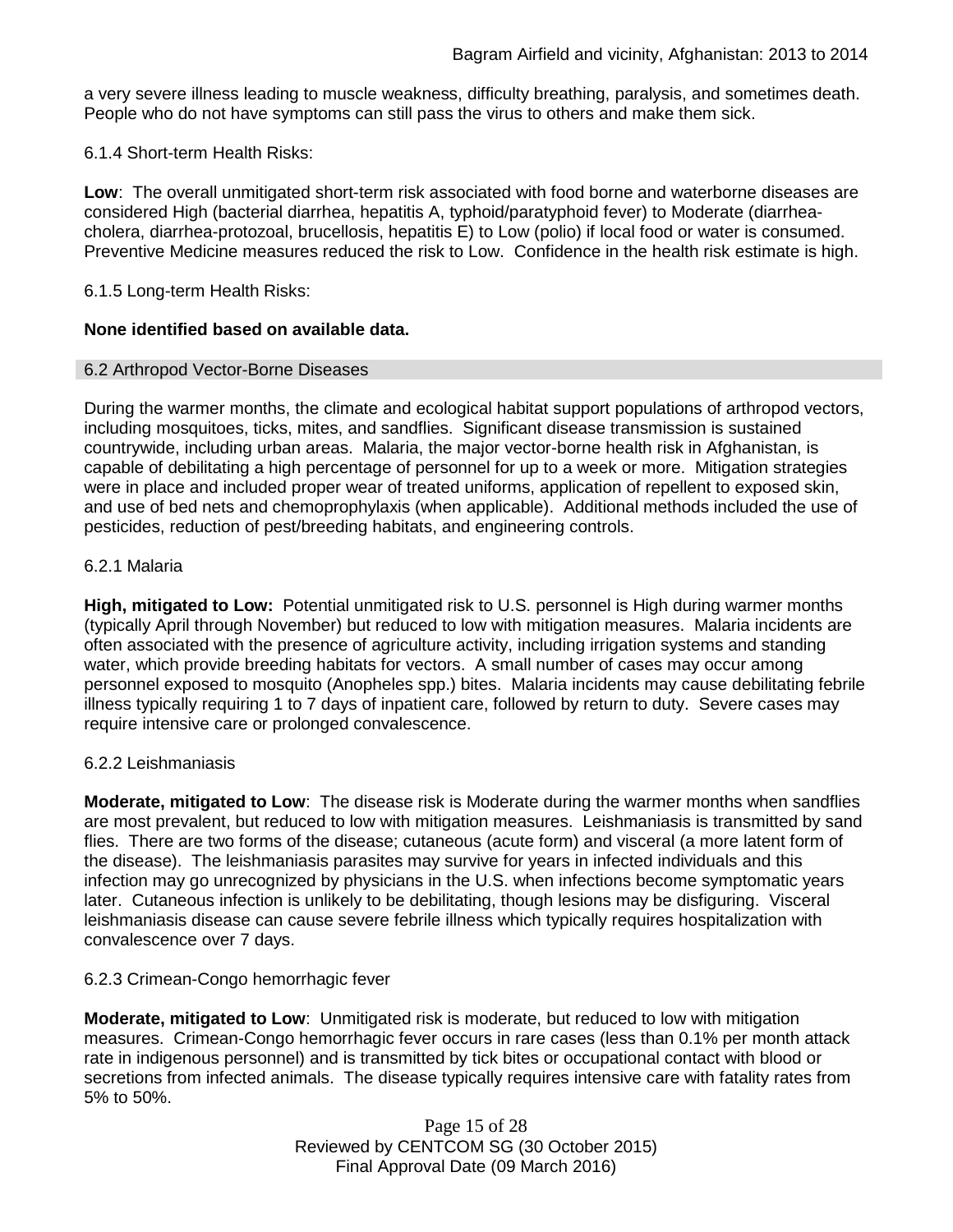### 6.2.4 Sandfly fever

**Moderate, mitigated to Low**: Sandfly fever has a Moderate risk with potential disease rates from 1% to 10% per month under worst case conditions. Mitigation measures reduced the risk to low. The disease is transmitted by sandflies and occurs more commonly in children though adults are still at risk. Sandfly fever disease typically resulted in debilitating febrile illness requiring 1 to 7 days of supportive care followed by return to duty.

### 6.2.5 Plague

**Low:** Potential health risk to U.S. personnel is Low year round. Bubonic plague typically occurred as sporadic cases among people who come in contact with wild rodents and their fleas during work, hunting, or camping activities. Outbreaks of human plague are rare and typically occur in crowded urban settings associated with large increases in infected commensal rats (Rattus rattus) and their flea populations. Some untreated cases of bubonic plague may develop into secondary pneumonic plague. Respiratory transmission of pneumonic plague is rare but has the potential to cause significant outbreaks. Close contact is usually required for transmission. In situations where respiratory transmission of plague is suspected, weaponized agent must be considered. Extremely rare cases (less than 0.01% per month attack rate) could occur. Incidence could result in potentially severe illness which may require more than 7 days of hospitalization and convalescence.

### 6.2.6 Typhus-miteborne (scrub typhus**)**

**Moderate, mitigated to Low:** Potential health risk to U.S. personnel is Moderate during warmer months (typically March through November) when vector activity is highest. Mitigation measures reduced the risk to low. Mite-borne typhus is a significant cause of febrile illness in local populations with rural exposures in areas where the disease is endemic. Large outbreaks have occurred when non-indigenous personnel such as military forces enter areas with established local transmission. The disease is transmitted by the larval stage of trombiculid mites (chiggers), which are typically found in areas of grassy or scrubby vegetation, often in areas which have undergone clearing and regrowth. Habitats may include sandy beaches, mountain deserts, cultivated rice fields, and rain forests. Although data are insufficient to assess potential disease rates, attack rates can be very high (over 50%) in groups of personnel exposed to heavily infected "mite islands" in focal areas. The disease can cause debilitating febrile illness typically requiring 1 to 7 days of inpatient care, followed by return to duty.

#### 6.2.7 West Nile fever

**Low**: West Nile fever is present. The disease is maintained by the bird population and transmitted to humans via mosquito vector. Typically, infections in young, healthy adults were asymptomatic although fever, headache, tiredness, body aches (occasionally with a skin rash on trunk of body), and swollen lymph glands can occur. This disease is associated with a low risk estimate.

#### 6.2.8 Short -term health risks:

**Low:** The unmitigated health risk estimate is High for malaria (infection rate of less than 1% per month), Moderate for leishmaniasis-cutaneous (acute), Crimean-Congo hemorrhagic fever, sandfly fever, typhus-miteborne; and Low for, the plague and West Nile fever. Health risk is reduced to low by proper wear of the uniform, application of repellent to exposed skin, and appropriate chemoprophylaxis. Confidence in health risk estimate was high.

> Page 16 of 28 Reviewed by CENTCOM SG (30 October 2015) Final Approval Date (09 March 2016)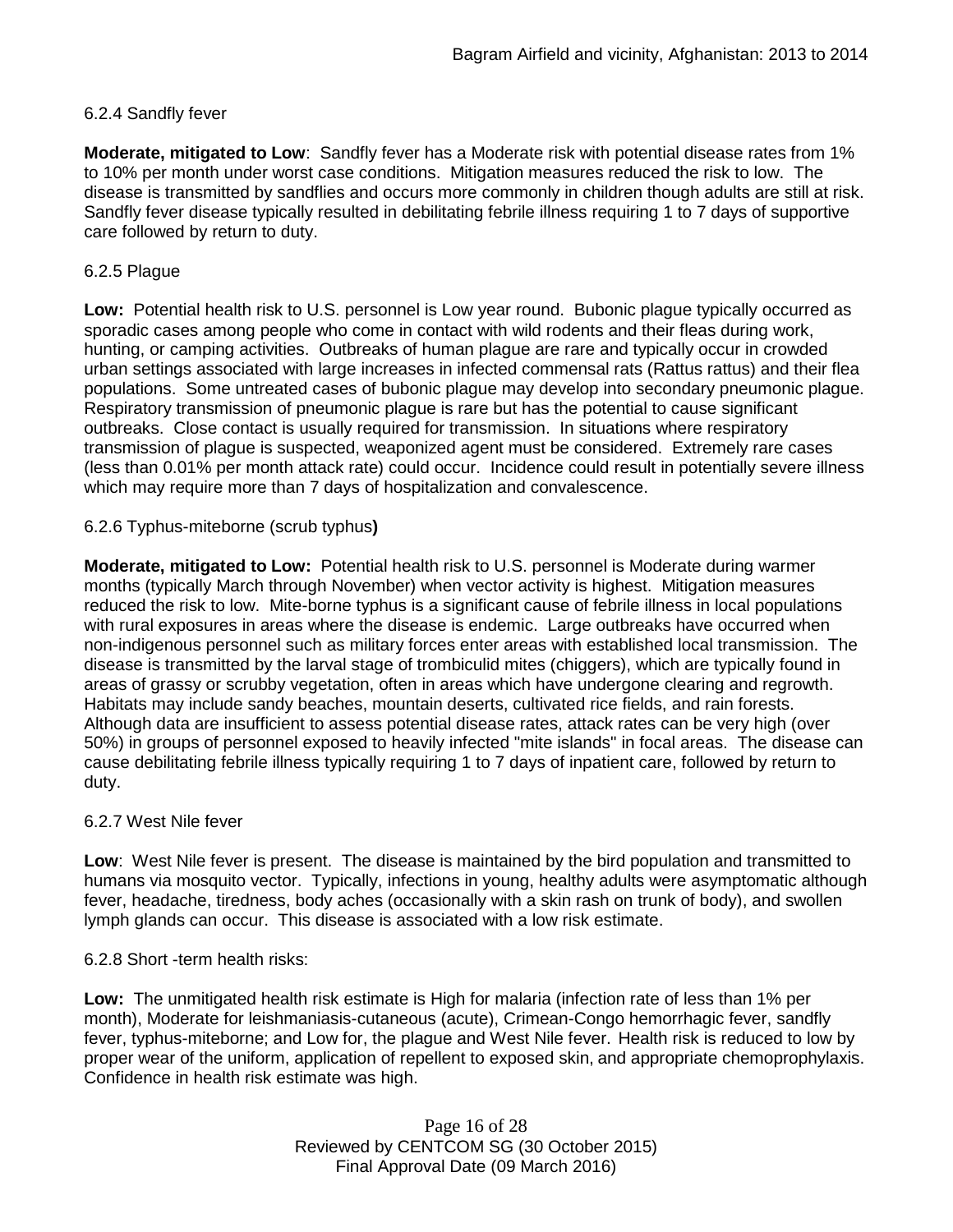### 6.2.9 Long-term health risks:

**Low:** The unmitigated risk is moderate for leishmaniasis-visceral (chronic). Risk is reduced to Low by proper wear of the uniform and application of repellent to exposed skin. Confidence in the risk estimate is high.

#### 6.3 Water Contact Diseases

Operations or activities that involve extensive water contact may result in personnel being temporarily debilitated with leptospirosis in some locations. Leptospirosis health risk typically increases during flooding. In addition, although not specifically assessed in this document, bodies of surface water are likely to be contaminated with human and animal waste. Activities such as wading or swimming may result in exposures to enteric diseases such as diarrhea and hepatitis via incidental ingestion of water. Prolonged water contact also may lead to the development of a variety of potentially debilitating skin conditions such as bacterial or fungal dermatitis. Mitigation strategies were in place and included avoiding water contact and recreational water activities, proper wear of uniform (especially footwear), and protective coverings for cuts/abraded skin.

#### 6.3.1 Leptospirosis

**Moderate, mitigated to Low**: Human infections occur seasonally (typically April through November) through exposure to water or soil contaminated by infected animals and is associated with wading, and swimming in contaminated, untreated open water. The occurrence of flooding after heavy rainfall facilitates the spread of the organism because as water saturates the environment *Leptospira* present in the soil passes directly into surface waters. *Leptospira* can enter the body through cut or abraded skin, mucous membranes, and conjunctivae. Infection may also occur from ingestion of contaminated water. The acute, generalized illness associated with infection may mimic other tropical diseases (for example, dengue fever, malaria, and typhus), and common symptoms include fever, chills, myalgia, nausea, diarrhea, cough, and conjunctival suffusion. Manifestations of severe disease can include jaundice, renal failure, hemorrhage, pneumonitis, and hemodynamic collapse. Recreational activities involving extensive water contact may result in personnel being temporarily debilitated with leptospirosis. Incidence could result in debilitating febrile illness typically requiring 1 to 7 days of inpatient care, followed by return to duty; some cases may require prolonged convalescence. This disease is associated with a Moderate health risk estimate.

#### 6.3.2 Short-term health risks:

**Low:** Unmitigated Health risk of leptospirosis is Moderate during warmer months. Mitigation measures reduce the risk to Low. Confidence in the health risk estimate is high.

#### 6.3.3 Long-term health risks:

## **None identified based on available data.**

#### 6.4 Respiratory Diseases

Although not specifically assessed in this document, deployed U.S. forces may be exposed to a wide variety of common respiratory infections in the local population. These include influenza, pertussis, viral upper respiratory infections, viral and bacterial pneumonia, and others. The U.S. military populations living in close-quarter conditions are at risk for substantial person-to-person spread of respiratory pathogens. Influenza is of particular concern because of its ability to debilitate large numbers of unvaccinated personnel for several days. Mitigation strategies were in place and included

> Page 17 of 28 Reviewed by CENTCOM SG (30 October 2015) Final Approval Date (09 March 2016)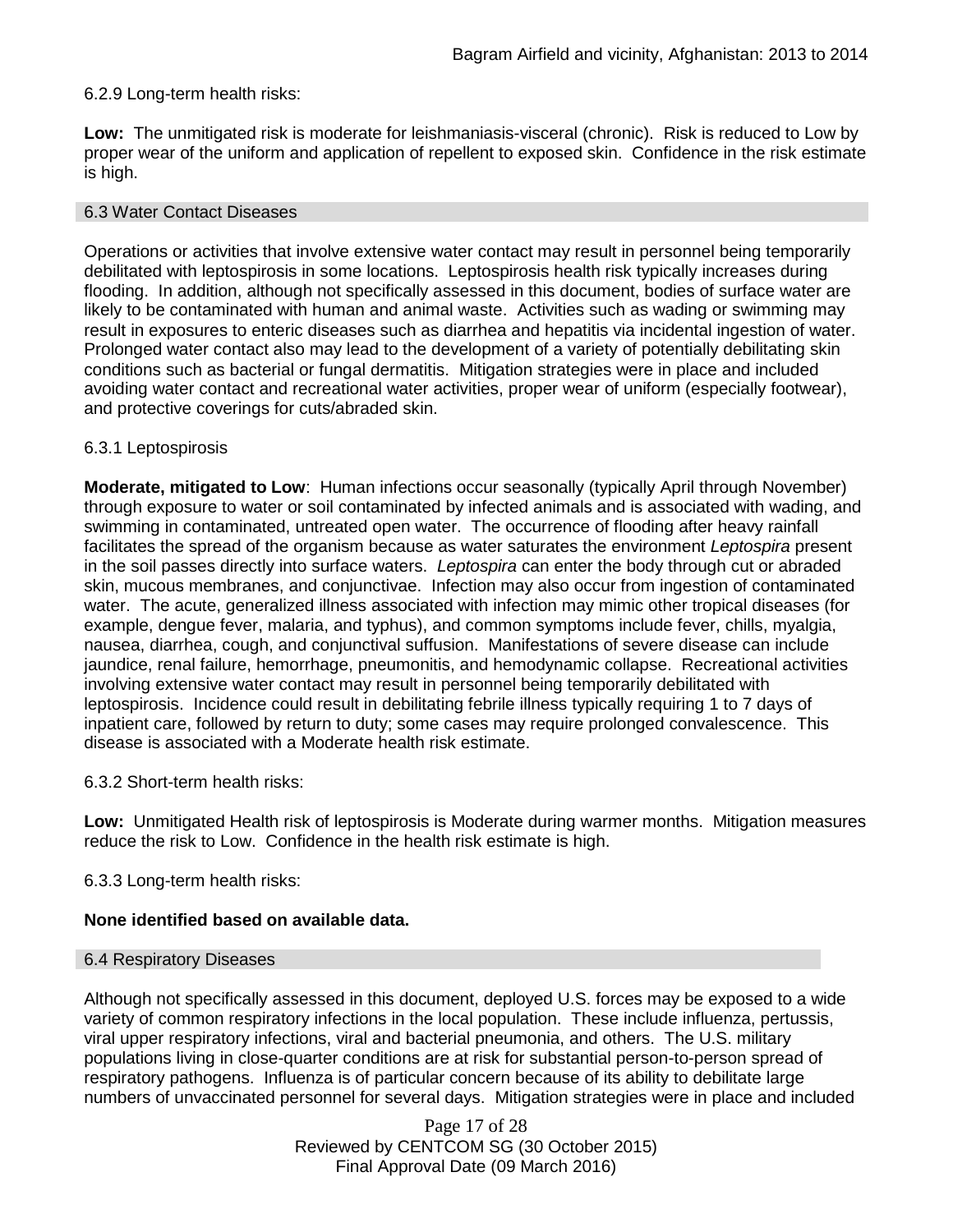routine medical screenings, vaccination, enforcing minimum space allocation in housing units, implementing head-to-toe sleeping in crowded housing units, implementation of proper personal protective equipment (PPE) when necessary for healthcare providers and detention facility personnel.

# 6.4.1 Tuberculosis (TB)

**Moderate, mitigated to Low:** Potential health risk to U.S. personnel is Moderate, mitigated to Low, year round. Transmission typically requires close and prolonged contact with an active case of pulmonary or laryngeal TB, although it also can occur with more incidental contact. Individuals with prolonged indoor exposure to the local population are at increased risk for latent TB infection. Additional mitigation included active case isolation in negative pressure rooms, where available.

### 6.4.2 Meningococcal meningitis

**Low:** Meningococcal meningitis poses a Low risk and is transmitted from person to person through droplets of respiratory or throat secretions. Close and prolonged contact facilitates the spread of this disease. Meningococcal meningitis is potentially a very severe disease typically requiring intensive care; fatalities may occur in 5-15% of cases.

### 6.4.3 Short-term health risks:

**Low:** Moderate (TB) to Low (for meningococcal meningitis). Overall risk was reduced to Low with mitigation measures. Confidence in the health risk estimate is high.

### 6.4.4 Long-term health risks:

**None identified based on available data.** Tuberculosis is evaluated as part of the post deployment health assessment (PDHA). A TB skin test is required post-deployment if potentially exposed and is based upon individual service policies.

#### 6.5 Animal-Contact Diseases

#### 6.5.1 Rabies

**Moderate, mitigated to Low:** Rabies posed a year-round moderate risk. Occurrence in local animals was well above U.S. levels due to the lack of organized control programs. Dogs are the primary reservoir of rabies in Afghanistan, and a frequent source of human exposure. Rabies is transmitted by exposure to the virus-laden saliva of an infected animal, typically through bites, but could occur from scratches contaminated with the saliva. A U.S. Army Soldier deployed to Afghanistan from May 2010 to May 2011 died of rabies in New York on 31 August 2011 (Reference 7). Laboratory results indicated the Soldier was infected from contact with a dog while deployed. Although the vast majority (>99%) of persons who develop rabies disease will do so within a year after a risk exposure, there have been rare reports of individuals presenting with rabies disease up to six years or more after their last known risk exposure. Mitigation strategies included command emphasis of CENTCOM GO 1B, reduction of animal habitats, active pest management programs, and timely treatment of feral animal scratches/bites.

## 6.5.2 Anthrax

**Low:** Anthrax cases are rare in indigenous personnel, and pose a Low risk to U.S. personnel. Anthrax is a naturally occurring infection; cutaneous anthrax is transmitted by direct contact with infected animals or carcasses, including hides. Eating undercooked infected meat may result in contracting

> Page 18 of 28 Reviewed by CENTCOM SG (30 October 2015) Final Approval Date (09 March 2016)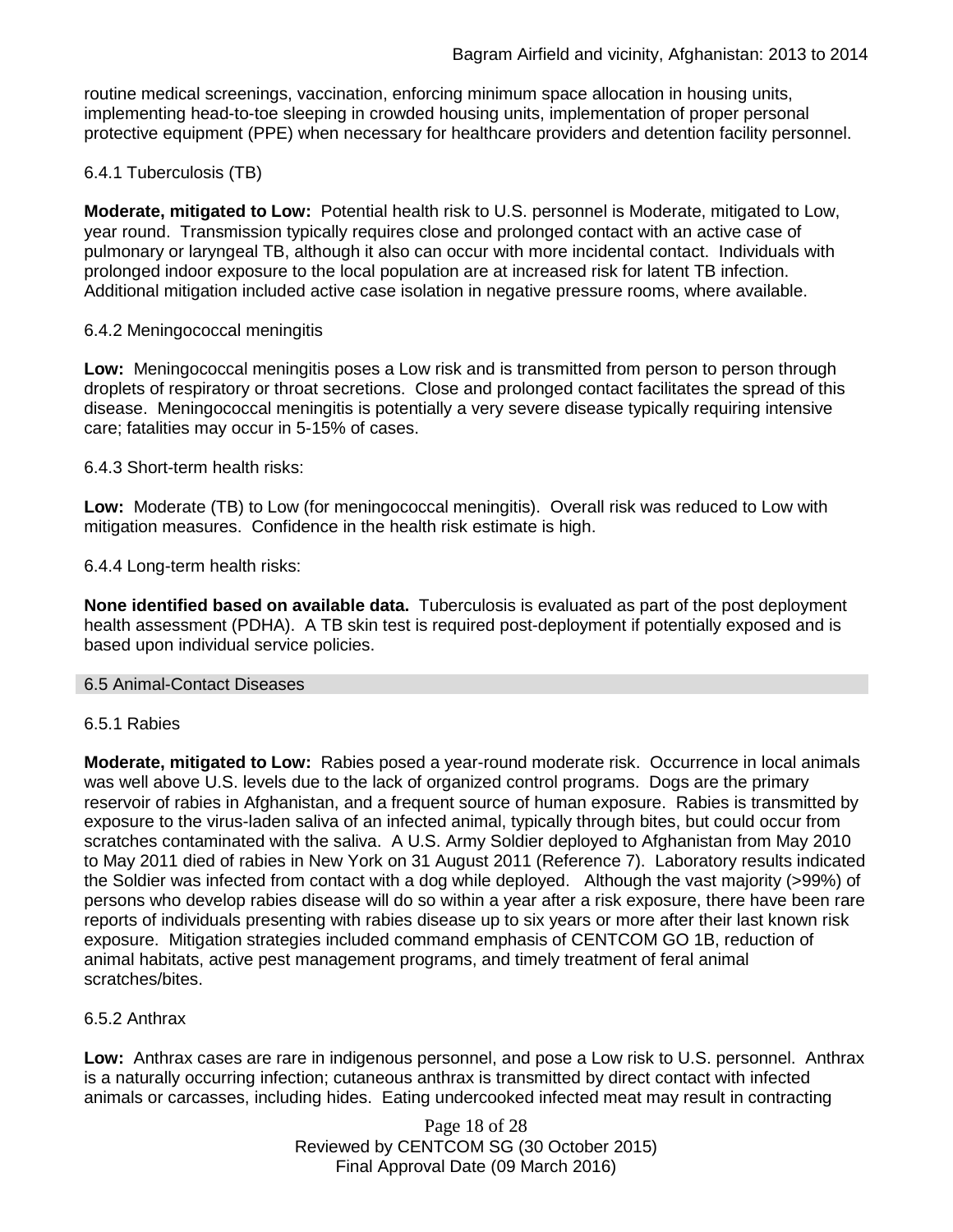gastrointestinal anthrax. Pulmonary anthrax is contracted through inhalation of spores and is extremely rare. Mitigation measures included consuming approved food sources, proper food preparation and cooking temperatures, avoidance of animals and farms, dust abatement when working in these areas, vaccinations, and proper PPE for personnel working with animals.

## 6.5.3 Q-Fever

**Moderate, mitigated to Low:** Potential health risk to U.S. personnel is Moderate, but mitigated to Low, year round. Rare cases are possible among personnel exposed to aerosols from infected animals, with clusters of cases possible in some situations. Significant outbreaks (affecting 1-50%) can occur in personnel with heavy exposure to barnyards or other areas where animals are kept. Unpasteurized milk may also transmit infection. The primary route of exposure is respiratory, with an infectious dose as low as a single organism. Incidence could result in debilitating febrile illness, sometimes presenting as pneumonia, typically requiring 1 to 7 days of inpatient care followed by return to duty. Mitigation strategies in place as listed in paragraph 6.5.2 except for vaccinations.

### 6.5.4 H5N1 avian influenza

**Low:** Potential health risk to U.S. personnel is Low. Although H5N1 avian influenza (AI) is easily transmitted among birds, bird-to-human transmission is extremely inefficient. Human-to-human transmission appears to be exceedingly rare, even with relatively close contact. Extremely rare cases (less than 0.01% per month attack rate) could occur. Incidence could result in very severe illness with fatality rate higher than 50 percent in symptomatic cases. Mitigation strategies included avoidance of birds/poultry and proper cooking temperatures for poultry products.

6.5.5 Short-term health risks:

**Low:** The short-term unmitigated risk is Moderate for rabies, and Q-fever, to Low for anthrax, and H5N1 avian influenza. Mitigation measures reduced the overall risk to Low.Confidence in risk estimate is high.

## 6.5.6 Long-term health risks:

**Low:** A Low long term risk exists for rabies because, in rare cases, the incubation period for rabies can be several years.

#### **7 Venomous Animal/Insect**

All information was taken directly from the Armed Forces Pest Management Board (Reference 8) and the Clinical Toxicology Resources web site from the University of Adelaide, Australia (Reference 9). The species listed below have home ranges that overlap the location of BAF and vicinity, and may present a health risk if they are encountered by personnel. See Section 9 for more information about pesticides and pest control measures.

#### 7.1 Spiders

• *Latrodectus dahlia* (widow spider): Severe envenoming possible, potentially lethal. However, venom effects are mostly minor and even significant envenoming is unlikely to be lethal.

## 7.2 Scorpions

Page 19 of 28 • *Androctonus afghanus* ,*Androctonus amoreuxi,* and *Androctonus baluchicus*: Severe

Reviewed by CENTCOM SG (30 October 2015) Final Approval Date (09 March 2016)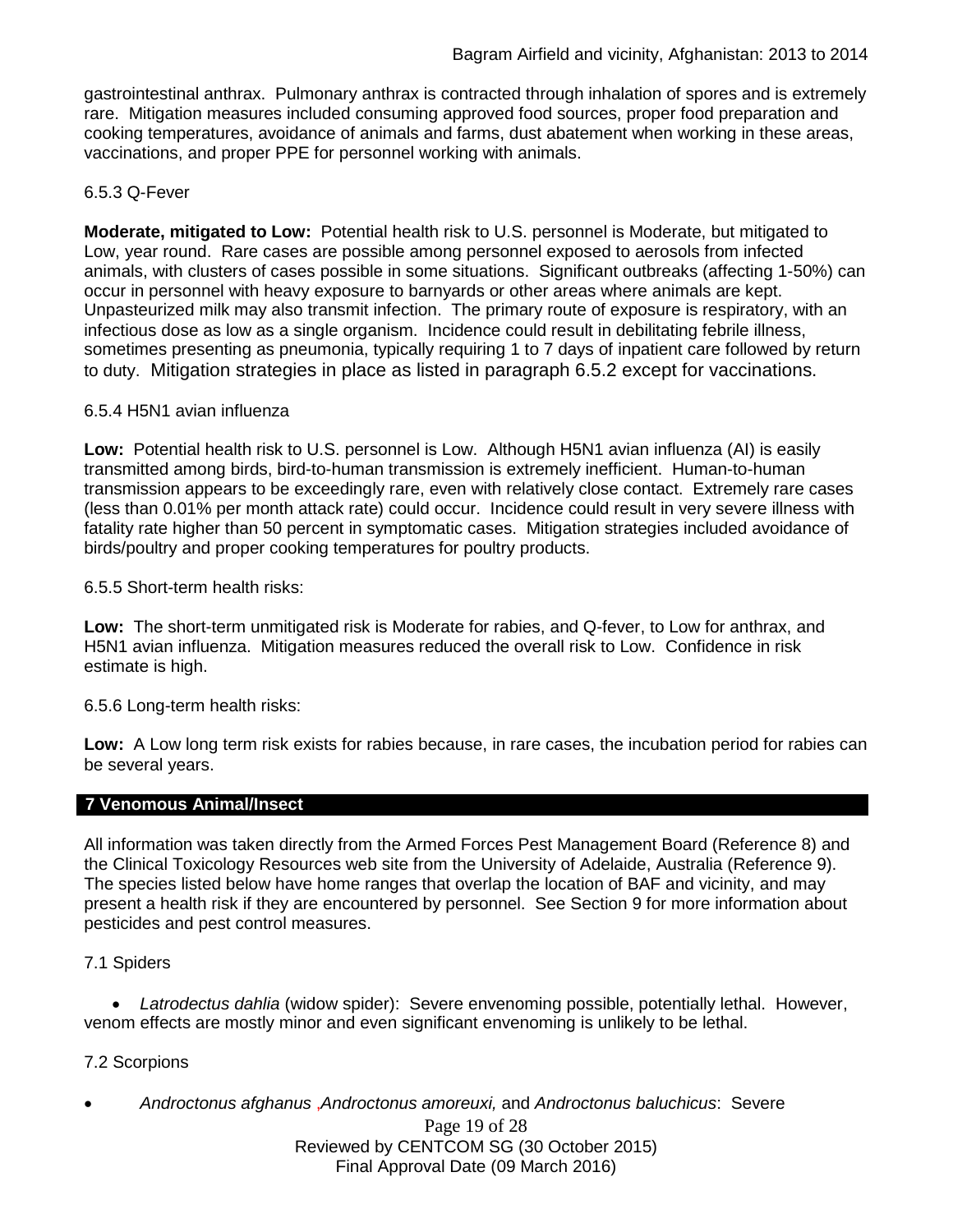envenoming possible, potentially lethal. Severe envenoming may produce direct or indirect cardio toxicity, with cardiac arrhythmias, cardiac failure. Hypovolemic hypotension possible in severe cases due to fluid loss through vomiting and sweating.

• *Afghanobuthus nuamanni*: Stings by these scorpions are likely to cause only short lived local effects, such as pain, without systemic effects.

• *Compsobuthus rugosulus, Compsobuthus tofti*: Severe envenoming possible, potential lethality and systemic effects unknown.

• *Mesobuthus caucasicus, Mesobuthus eupeus, Mesobuthus macmahoni*: Stings by these scorpions are likely to cause only short lived local effects, such as pain, without systemic effects.

• *Orthochirus afghanus, Orthochirus bicolor, Orthochirus. Jalalabadensis, Orthochirus pallidus, Orthochirus samrchelsis*, *Orthochirus scrobiculosus*: Severe envenoming possible, potential lethality and systemic effects unknown.

• *Hottentotta alticola*, and *Hottentotta saulcyi*: Moderate envenoming possible but unlikely to prove lethal. Stings by these scorpions are likely to cause only short lived local effects, such as pain, without systemic effects.

## 7.3 Snakes

• *[Boiga](http://www.toxinology.com/fusebox.cfm?fuseaction=main.snakes.display&id=SN0722) [trigonata](http://www.toxinology.com/fusebox.cfm?fuseaction=main.snakes.display&id=SN0722)* (Common Cat Snake), and *Telescopus rhinopoma* (leopard viper): Unlikely to cause significant envenoming; bites by these rear fanged Colubrid snakes are rarely reported. They are likely to cause minimal to moderate local effects and no systemic effects.

• *Echis multisquamatus* (central Asian saw-scaled viper), *Echis sochureki* (Sochurek's sawscaled viper), *Gloydius halys* (Haly's Pit Viper): Severe envenoming possible, potentially lethal. Bites may cause moderate to severe coagulopathy and haemorrhagins causing extensive bleeding.

• *Hemorrhis ravergieri* (mountain racer): Unlikely to cause significant envenoming. Bites require symptomatic treatment only.

• *Macrovipera lebetina turanica* (Levantine Viper): Severe envenoming possible, potentially lethal. Bites may cause mild to severe local effects, shock & coagulopathy.

• *Naja oxiana* (Oxus cobra): Severe envenoming possible, potentially lethal. Bites can cause systemic effects, principally flaccid paralysis.

## 7.4 Short-term health risk:

**Low:** If encountered, effects of venom vary with species from mild localized swelling (e.g. widow spider) to potentially lethal effects (e.g., Haly's Pit Viper). See effects of venom above. Mitigation strategies included avoiding contact, proper wear of uniform (especially footwear), and timely medical treatment. Confidence in the health risk estimate is low (Reference 4, Table 3-6).

7.5 Long-term health risk:

**None identified.**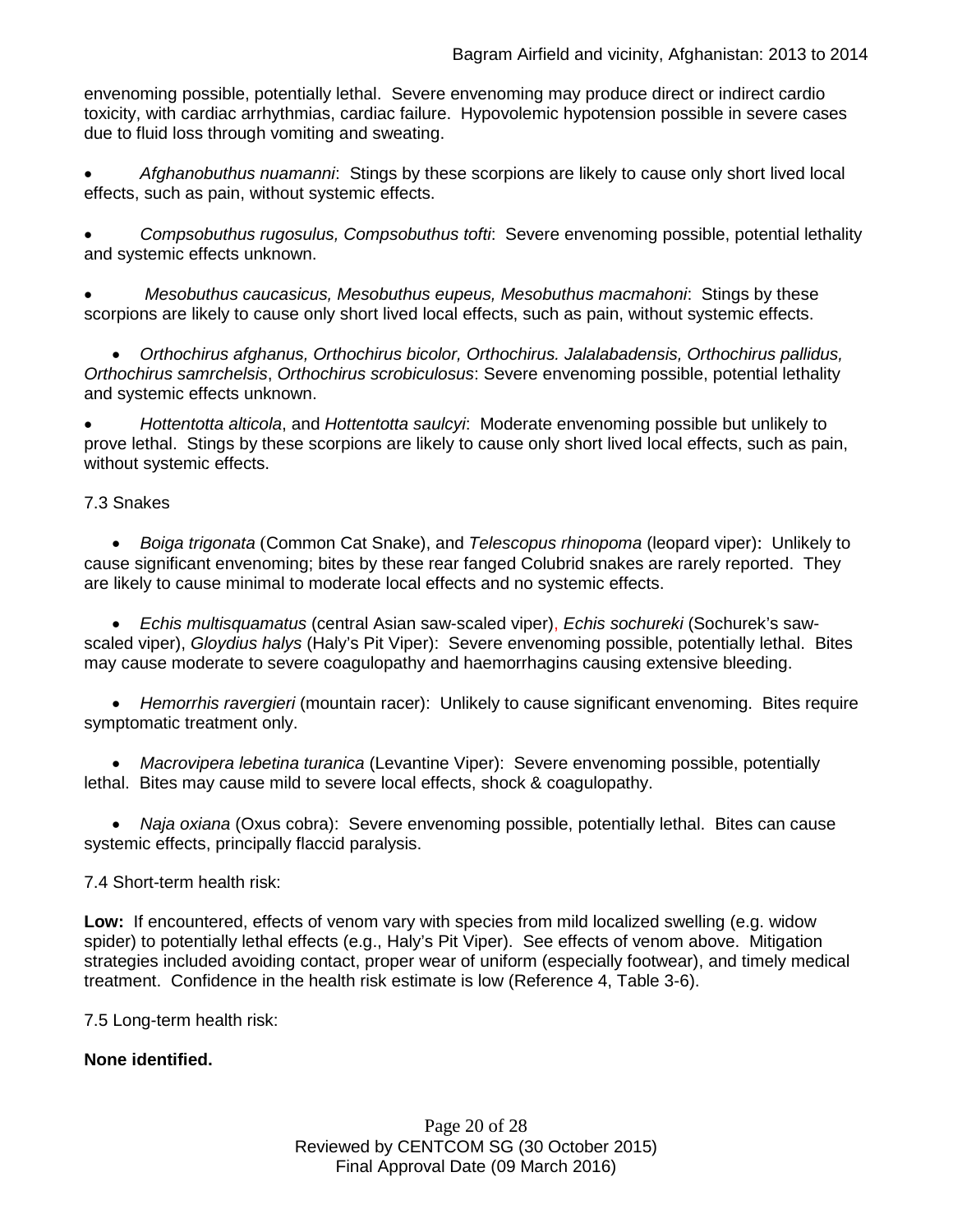# **8 Heat/Cold Stress**

The BAF is located at 1,500 meters above sea level. Precipitation is concentrated in the winter (snow) and spring months. Summers are long and hot (temperatures range from 70 – 91 degrees Fahrenheit (°F) but have very low humidity. Fall (October and November) is warm and dry. Winters are cold but short, lasting from December to March (temperature range: 19 - 50 °F). Spring in Bagram starts in late March and is the wettest time of the year.

#### 8.1 Heat

Summer (June - September) average monthly temperatures range from 74 °F to 84 °F with an average temperature of 80 °F based on historical climatological data from the U.S. Air Force Combat Climatology Center, 14<sup>th</sup> Weather Squadron. The health risk of heat stress/injury based on monthly average temperatures alone is Low  $(< 78 °F)$  from September – May, Moderate (78-81.9°F) from June, high (82-87.9°F) from July to August. However, work intensity and clothing/equipment worn pose greater health risk of heat stress/injury than environmental factors alone (Reference 10). Managing risk of hot weather operations included monitoring work/rest periods, proper hydration, and taking individual risk factors (e.g. acclimation, weight, and physical conditioning) into consideration. Risk of heat stress/injury was reduced with preventive measures

#### 8.1.1 Short-term health risk:

**Low to High, mitigated to Low:** Risk of heat injury in unacclimatized or susceptible populations (older, previous history of heat injury, poor physical condition, underlying medical/health conditions), and those under operational constraints (equipment, PPE, vehicles) is High from July -September, Moderate in June, and Low from October - May. The risk of heat injury is reducible to low through preventive measures such as work/rest cycles, proper hydration and nutrition, and monitoring WBGT. Confidence in the health risk estimate is low (Reference 4, Table 3-6).

#### 8.1.2 Long-term health risk:

**Low:** The long-term risk is Low. However, the risk may be greater for certain susceptible persons– those older (i.e., greater than 45 years), in lesser physical shape, or with underlying medical/health conditions. Long-term health implications from heat injuries are rare but may occur, especially from more serious injuries such as heat stroke. It is possible that high heat in conjunction with various chemical exposures may increase long-term health risks, though specific scientific evidence is not conclusive. Confidence in these risk estimates is medium (Reference 4, Table 3-6).

#### 8.2 Cold

#### 8.2.1 Short-term health risks:

Winter (December - March) mean daily minimum temperatures range from 34 °F to 53 °F with an average temperature of 41 °F based on historical climatological data from the U.S. Air Force Combat Climatology Center, 14<sup>th</sup> Weather Squadron. Because even on warm days a significant drop in temperature after sunset by as much as 40 °F can occur, there is a risk of cold stress/injury from December – March. The risk assessment for Non-Freezing Cold Injuries (NFCI), such as chilblain, trench foot, and hypothermia, is Low based on historical temperature and precipitation data. Frostbite is unlikely to occur because temperatures rarely drop below freezing. However, personnel may encounter significantly lower temperatures during field operations at higher altitudes. As with heat stress/injuries, cold stress/injuries are largely dependent on operational and individual factors instead of environmental factors alone (Reference 10).

> Page 21 of 28 Reviewed by CENTCOM SG (30 October 2015) Final Approval Date (09 March 2016)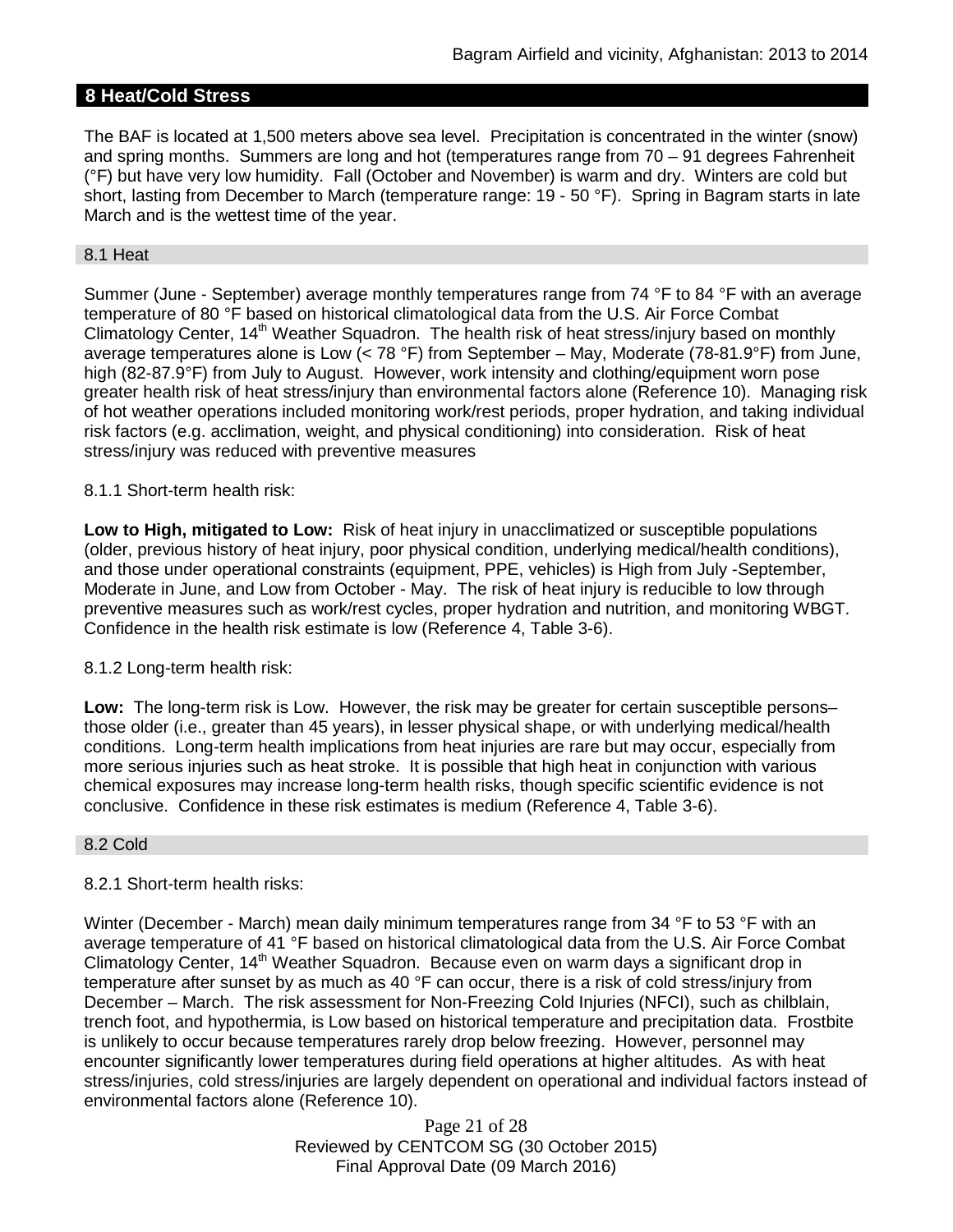**Low:** The health risk of cold injury is Low. Confidence in the health risk estimate is medium.

8.2.2 Long-term health risk:

**Low:** The health risk of cold injury is Low. Confidence in the health risk estimate is high.

### **9 Noise**

#### 9.1 Continuous

Aircraft operations have the potential to cause significant noise hazard to flight line support personnel. Especially during intermediate and full power runs of fixed wing aircraft (e.g., F-15 and F-16 engine tests). Because of the potential noise hazard inherent in flight line operations, personnel are required to wear dual hearing protection when working on the flight line and are enrolled in the Hearing Conservation Program. Personal noise dosimetry was performed on 3 November 2010 to measure ground technician exposure during engine run-ups. Most sustained engine run events were identified below 110 A weighted decibels (dBA), which do not present a significant hazard when double hearing protection is worn. For example, the effective noise reduction rate (NRR) of 22 dBA, when double hearing protection is worn, will reduce 110 dBA to 88 dBA which has a 4 hour exposure limit per day). Extreme noise events during engine runs (intermediate and full-power runs) produced sustained dBA of 123.6 (14 minute exposure) and 135.1 dBA (32 minute exposure) and may have exceeded the dosimeter upper measurement limit of 140 dBA. Existing control (double hearing protection) is inadequate to fully protect personnel against noise hazard during these extreme events (Reference 12).Personnel residing in close proximity to generators will routinely be exposed to noise levels as high as 82.0 dBA. Although this is below the 85 dB threshold requiring hearing protection, it still presents a concern for hearing conservation.

#### 9.1.1 Short-term health risks:

**Low:** The short-term risk of noise injury with appropriate hearing protection use is low. Few exposed personnel (if any) are expected to have noticeable health effects during mission. Confidence in the risk assessment is low (Reference 4, Table 3-6).

9.1.2 Long-term health risk:

**Low to moderate:** The long-term risk of noise injury with appropriate hearing protection use is low with few exposed personnel (if any) are expected to develop delayed onset, irreversible effects. If protective measures are not used, the risk is elevated to moderate and many exposed personnel are plausibly expected to develop delayed onset, irreversible effects. Confidence in risk assessment is low (Reference 4, Table 3-6).

#### 9.2 Impulse

No specific hazard sources were documented in the DOEHRS or MESL from 1 January 2013 to 31 December 2014.

9.2.1 Short-term and Long-term health risks:

### **Not evaluated**.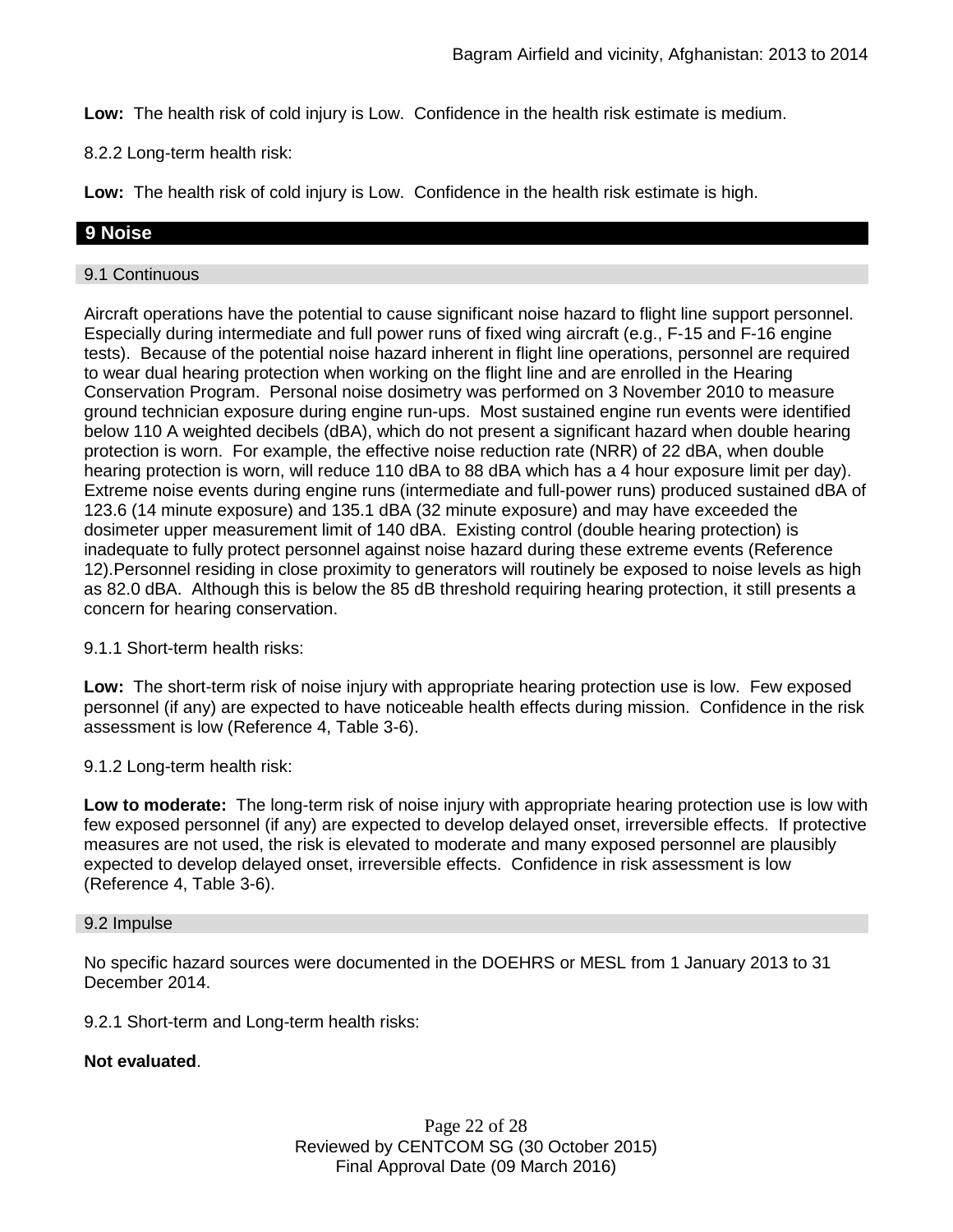# **10 Unique Incidents/Concerns**

#### 10.1 Potential environmental contamination sources

DoD personnel are exposed to various chemical, physical, ergonomic, and biological hazards in the course of performing their mission. These types of hazards depend on the mission of the unit and the operations and tasks which the personnel are required to perform to complete their mission. The health risk associated with these hazards depends on a number of elements including what materials are used, how long the exposure last, what is done to the material, the environment where the task or operation is performed, and what controls are used. The hazards can include exposures to heavy metal particulates (e.g. lead, cadmium, manganese, chromium, and iron oxide), solvents, fuels, oils, and gases (e.g. carbon monoxide, carbon dioxide, oxides of nitrogen, and oxides of sulfur). Most of these exposures occur when performing maintenance task such as painting, grinding, welding, engine repair, or movement through contaminated areas. Exposures to these occupational hazards can occur through inhalation (air), skin contact, or ingestion; however exposures through air are generally associated with the highest health risk.

#### 10.2 Waste Sites/Waste Disposal

Hazardous materials such as used oil, diesel fuel, JP-8, antifreeze, and filter oil are stored in 55-gallon drums at the Hazmat Yard. The storage containers for the Hazmat Yard have secondary containment. The water that is collected in the POL storage secondary containment is disposed as hazardous waste unless the fuels and liquids can be separated from the water. BAF has a "regulated" waste disposal facility which mostly relies on chemical neutralization to treat hazardous types of chemical wastes [Note: Several kinds of hazardous waste streams comprise regulated waste]. This facility became fully operational around October 2013.

On 1 September 2012 the burn pit was closed and a new burn pit was opened adjacent to Camp Sabalu-Harrison. The burn pit was operated by a local Afghan contractor. There were also two 16-ton incinerators, totaling 32- tons/per day operated by contractors at the new burn pit site. Construction began on a MILCON project for an additional 200-ton capacity. In 2012, BAF reportedly disposed of 60-70% of their solid waste by open burning, 25-30% by incineration, and 15-20% through recycling. Regulated medical waste was disposed of by two medical waste incinerators located on the installation. Open burning at Sabalu-Harrison ceased in July 2013 and waste was either incinerated in one of the onsite incinerators or trucked off site.

#### 10.3 Fuel/petroleum products/industrial chemical spills

There are multiple fuel points on BAF; however, a comprehensive list of their locations, storage volumes, and fuel types was not available. In 2011, the North Fuel Point (NFP) stored diesel fuel in two types of storage containers. The NFP had two bunker tanks storing 4.2 million liters and 18 bladders storing 800,000 liters of diesel fuel. In 2012, a site visit by PM personnel was only documented for the retail fuel point. The retail fuel point had secondary containment, spill kits, eye wash and shower stations and was stocked with PPE. The retail fuel point was comprised of three-20,000 gallon bladders with one bladder each for storing JP-8, gasoline or mogas, and diesel fuel. According to a report received by the PM detachment in 2012, total JP-8 fuel storage, mogas/gasoline, and diesel storage exceeded 15 million gallons, 303,000 gallons, and 474,000 gallons; respectively. There areunderground fuel piping systems with concrete containment around them on BAF. In the past, leaks have been reported, but in depth information is not known about these situations according to a 2014 OEHSA. The BAF does have a soil reclamation point where soil exposed to petroleum products is placed.

> Page 23 of 28 Reviewed by CENTCOM SG (30 October 2015) Final Approval Date (09 March 2016)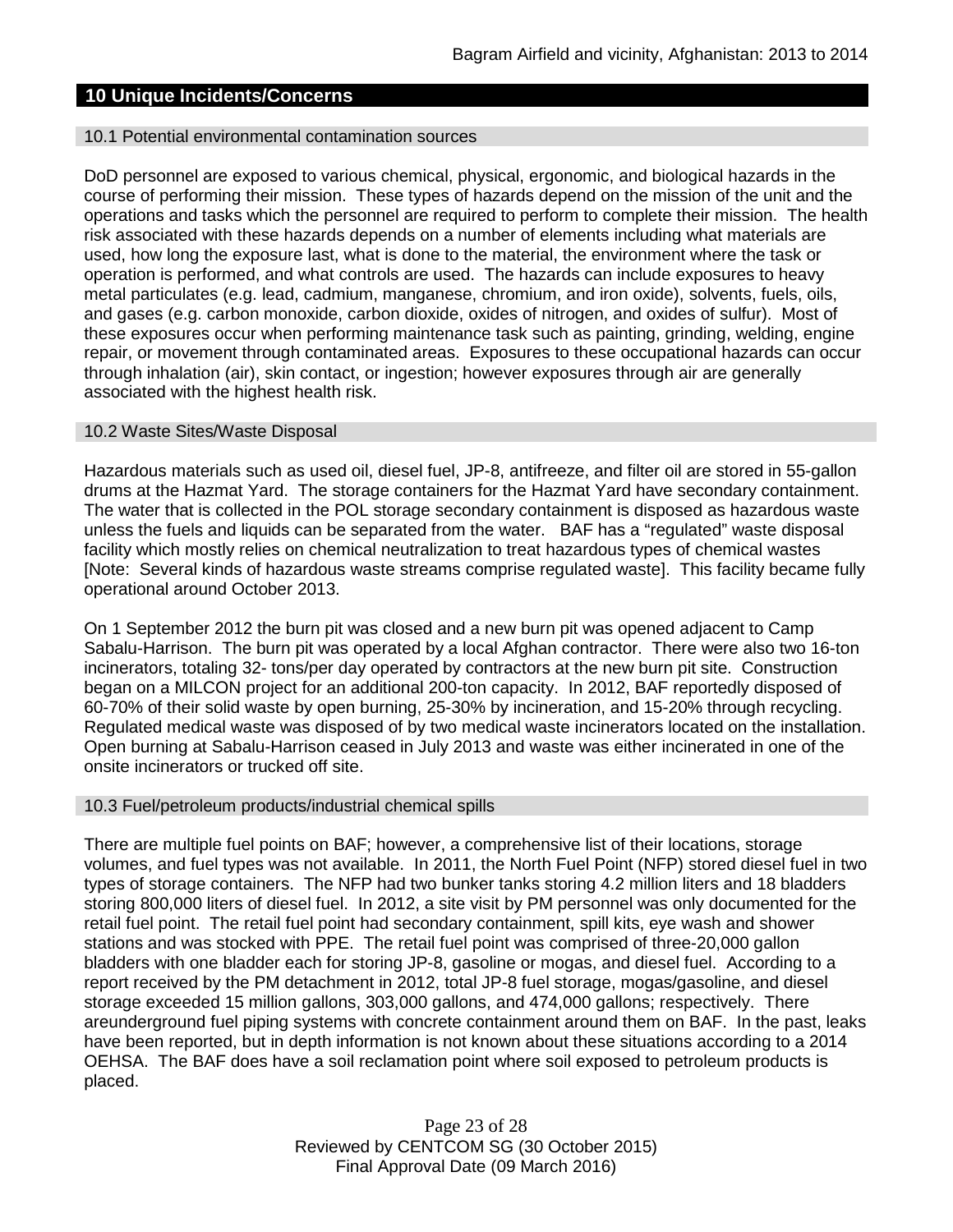### 10.4 Pesticides/Pest Control:

The health risk of exposure to pesticide residues is considered within the framework of typical residential exposure scenarios, based on the types of equipment, techniques, and pesticide products that have been employed, such as enclosed bait stations for rodenticides, various handheld equipment for spot treatments of insecticides and herbicides, and a number of ready-to-use (RTU) methods such as aerosol cans and baits. The control of rodents required the majority of pest management inputs, with the acutely toxic rodenticides staged as solid formulation lethal baits placed in tamper-resistant bait stations indoors and outdoors throughout cantonment areas. Nuisance insects, including biting and stinging insects such as bees, wasps, and ants, also required significant pest management inputs. Use of pesticides targeting against these pests generally involved selection of compounds with low mammalian toxicity and short-term residual using pinpoint rather than broadcast application techniques. No specific hazard sources were documented in DOEHRS or MESL data portal. A total of 25 monthly pesticide application reports in the MESL data portal for BAF and vicinity (2013-2014) list the usage of pesticides on the site. For each pesticide product applied during this period, the EPA approved label has been archived, providing a framework how each pesticide handled and applied (see below).

### 10.4.1 Rodenticides

Bromadiolone, Brodifacoum and Diphacinone were used to control rodents.

### 10.4.2 Insecticides

Insecticides used to control ants, bees, crickets, fleas, flies, lice, mosquitoes, spiders, termites, and wasps incude: Pyrethrins, Piperonyl Butoxide, Imidacloprid, Z- 9- Tricosene, *Bacillus thuringiensis* subspecies *israelensis*, Cypermethrin, ß-Cyfluthrin, Methomyl, d-trans Allethrin, Phenothrin, DEET, Isopropanol, Hydramethylnon, Bifenthrin, Fipronil, Deltamethrin, (S)-Hydroprene, Chlorfenapyr, (S)- Methoprene, ß-Cyfluthrin and Imidacloprid.

#### 10.4.2 Herbicides

Prometon was used to control weeds.

## 10.4.3 Short-term and Long-term health risks

**Low:** Long term health risk is Low. Confidence in the health risk assessment is medium (Reference 4, Table 3-6).

#### 10.5 Asbestos

There were 118 samples taken during an industrial hygiene field services building assessment at BAF conducted during 24 July-12 August 2011 (References 13-17). Seven samples at five different buildings came back positive for asbestos containing materials (ACMs). The ACM samples were found at Building 14895-Warehouse Psy Ops, Building 15804-Motel 6, Building 15805-Motel 8, Building 24002-JAC and Building 25059. The majority of the ACM samples were found in attics, either as attic residue or as thermal system insulation on the attic piping, other ACM samples were found in boiler room insulation and a couple fire doors. The ACMS were found in locations not likely to be entered or disturbed by military personnel. Recommendations were made in the building assessment report to remove all ACM before beginning any renovation or demolition projects and to post warning notices at the entrances to rooms with ACMs and require individuals entering these areas to wear proper personal protective equipment. As of 25 April 2014, two of the four buildings have asbestos hazard warning signs posted.

> Page 24 of 28 Reviewed by CENTCOM SG (30 October 2015) Final Approval Date (09 March 2016)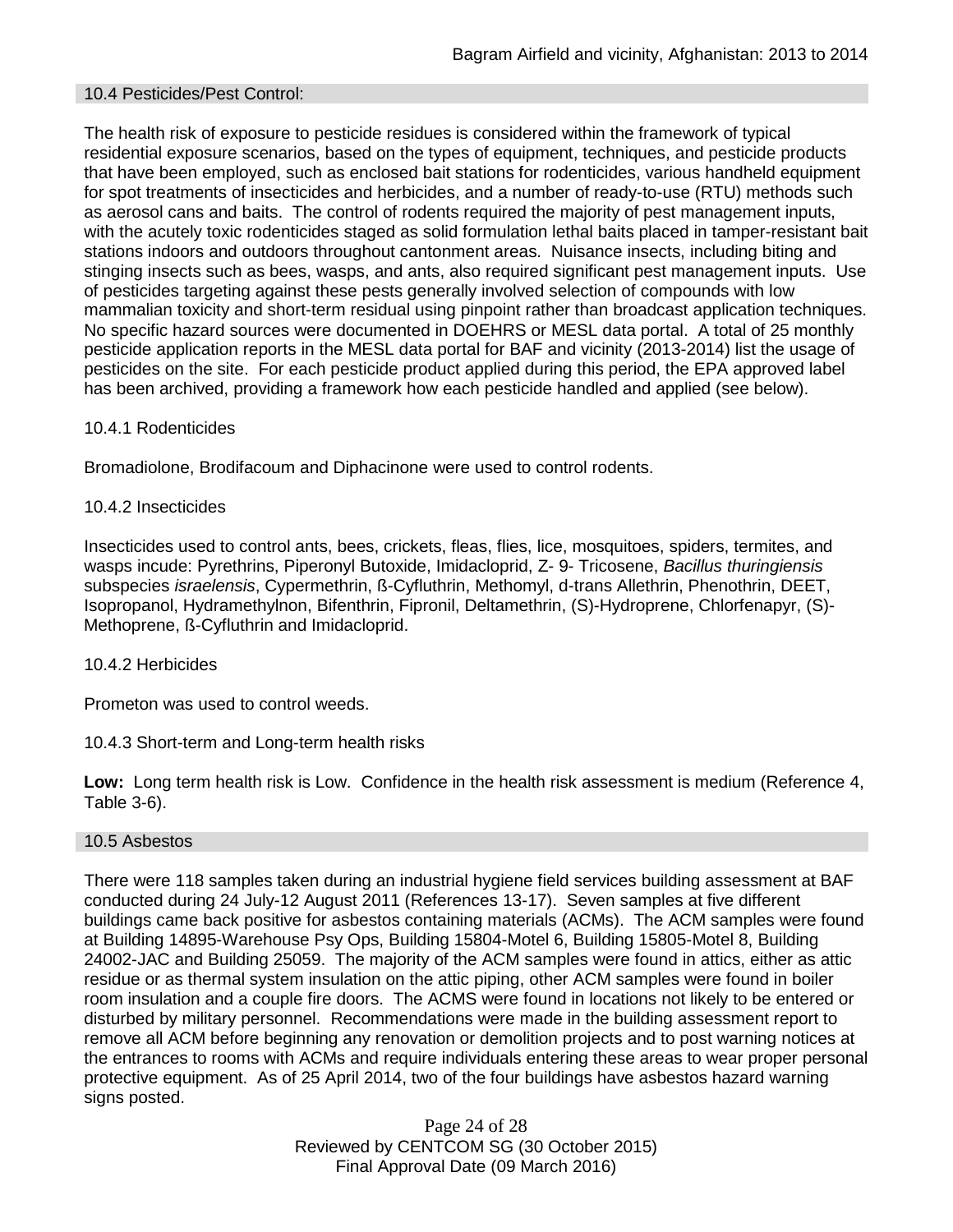#### 10.6 Lead Based Paint

A total of 406 paint chip samples were taken as part of an industrial hygiene field services building assessment for BAF conducted 24 July-12 August 2012 to test for lead based paint (LBP). Fourteen samples from 11 different buildings contained concentration levels of lead above the regulatory level and were classified as LBP. The LBP was found in Building 23176, Building 23075, Building 23166, Building 25112, Building 13955, Building 13974, Building 13982, Building 14843A–PX, Building 14895, Building 15906, and Building 23194. Recommendations were made to remove and manage the LBP according to the U.S. Housing and Urban Development Guidelines and ensure that proper protection is worn during any demolition/renovation activities. No further documentation of this LBP remediation was available in the MESL.

#### 10.7 Burn Pit

No samples from operating burn pits were collected and provided for analysis. While not specific to BAF and vicinity, the consolidated epidemiological and environmental sampling and studies on burn pits that have been conducted as of the date of this publication have been unable to determine whether an association does or does not exist between exposures to emissions from the burn pits and long-term health effects (Reference 11). The Institute of Medicine committee's (Reference 11) review of the literature and the data suggests that service in Iraq or Afghanistan (i.e., a broader consideration of air pollution than exposure only to burn pit emissions) may be associated with long-term health effects, particularly in susceptible (e.g., those who have asthma) or highly exposed subpopulations, such as those who worked at the burn pit. Such health effects would be due mainly to high ambient concentrations of PM from both natural and anthropogenic sources, including military sources. If that broader exposure to air pollution turns out to be relevant, potentially related health effects of concern are respiratory and cardiovascular effects and cancer. Susceptibility to the PM health effects could be exacerbated by other exposures, such as stress, smoking, local climatic conditions, and co-exposures to other chemicals that affect the same biologic or chemical processes. Individually, the chemicals measured at burn pit sites in the study were generally below concentrations of health concern for general populations in the United States. However, the possibility of exposure to mixtures of the chemicals raises the potential for health outcomes associated with cumulative exposure to combinations of the constituents of burn pit emissions and emissions from other sources.

#### 10.8 Mold

Mold was an issue in improperly constructed B-Huts on BAF starting in 2013. There is a DOEHRS Incident Report filed for this event (Report ID: 200676). All residents were relocated by 1 February 2014 and remediation begun.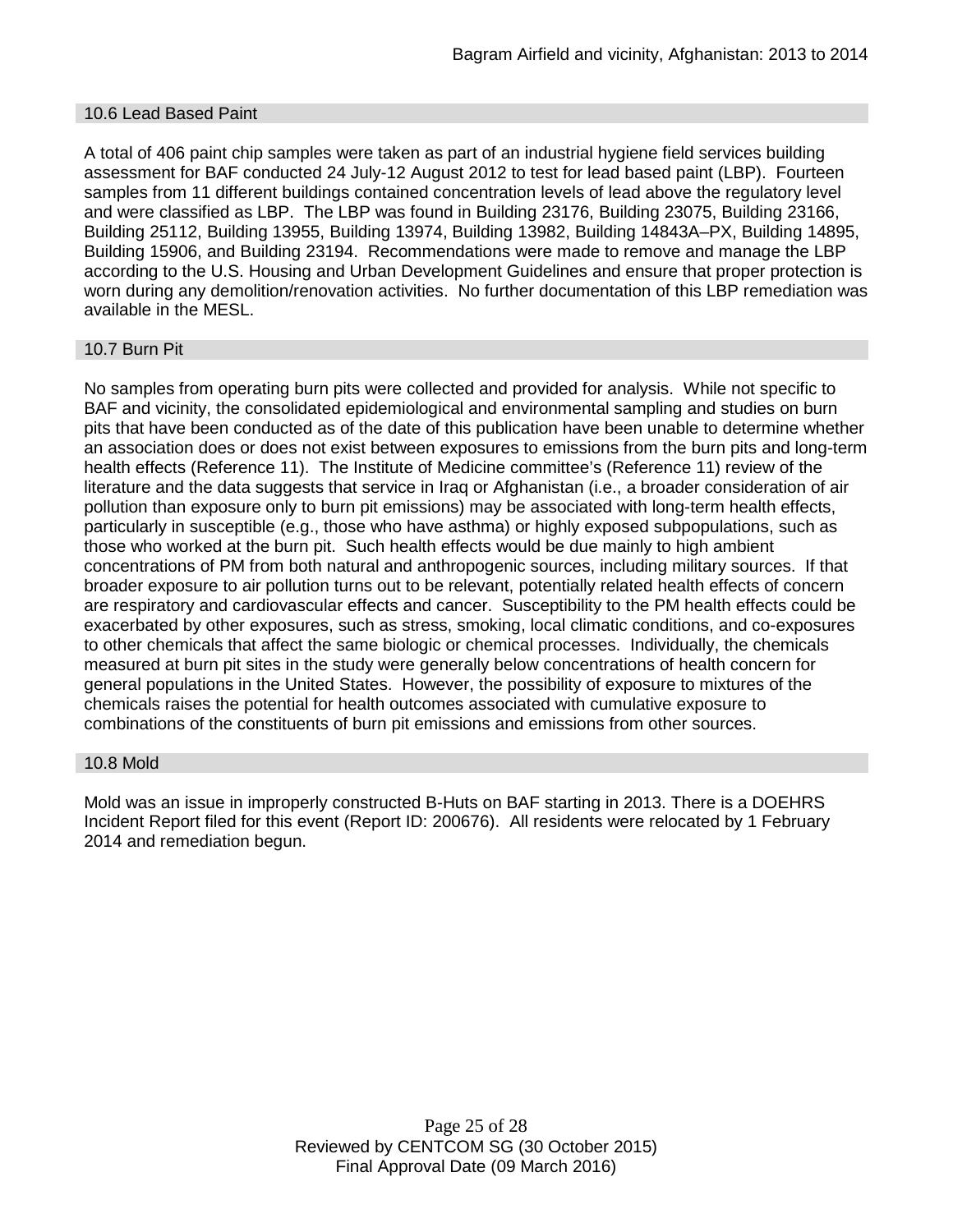# **11 References[1](#page-25-0)**

 $\overline{a}$ 

- 1. Defense Occupational and Environmental Health Readiness System (referred to as the DOEHRS-EH database) at https://doehrs-ih.csd.disa.mil/Doehrs/. Department of Defense (DoD) Instruction 6490.03, *Deployment Health*, 2006.
- 2. DoDI 6055.05, Occupational and Environmental Health, 2008.
- 3. Joint Staff Memorandum (MCM) 0017-12, Procedures for Deployment Health Surveillance, 2012.
- 4. USA PHC TG230, June 2013 Revision.
- 5. DoD MESL Data Portal: https://mesl.apgea.army.mil/mesl/.Some of the data and reports used may be classified or otherwise have some restricted distribution.
- 6. Modification 12 to United States Central Command Individual Protection and Individual Unit Deployment Policy, 02 December 2013.
- 7. CDC. 2012. Morbidity and Mortality Weekly Report. Imported Human Rabies in a U.S. Army Soldier. May 4, 2012. 61(17); 302-305.
- 8. Armed Forces Pest Management Board: [http://www.afpmb.org/content/venomous-animals](http://www.afpmb.org/content/venomous-animals-country#Afghanistan)[country#Afghanistan](http://www.afpmb.org/content/venomous-animals-country#Afghanistan). U.S. Army Garrison - Forest Glen, Silver Spring, MD.
- 9. Clinical Toxinology Resources: [http://www.toxinology.com/.](http://www.toxinology.com/) University of Adelaide, Australia.
- 10. Goldman RF. 2001. Introduction to heat-related problems in military operations. *In*: Textbook of military medicine: medical aspects of harsh environments Vol. 1, Pandolf KB, and Burr RE (Eds.), Office of the Surgeon General, Department of the Army, Washington DC.
- 11. IOM (Institute of Medicine). 2011*.* Long-term health consequences of exposure to burn pits in Iraq and Afghanistan*.* Washington, DC: The National Academies Press.
- 12. Air Force Occupational Safety and Health Standards 48-20. Aerospace Medicine. Occupational Noise and Hearing Conservation Program. 30 June 2006.
- 13. USAPHC Industrial Hygiene Field Services Report No. 55-ML-0EUC-11 Building 14895 Assessment, Bagram, Afghanistan. 3-4 August 2011.

<span id="page-25-0"></span> $1$  NOTE. The data are currently assessed using the 2013 TG230. The general method involves an initial review of the data which eliminates all chemical substances not detected above 1-yr negligible MEGs. Those substances screened out are not considered acute or chronic health hazards so are not assessed further. For remaining substances, acute and chronic health effects are evaluated separately for air water (soil is only evaluated for long term risk). This is performed by deriving separate short-term and long term population exposure level and estimates (referred to as population exposure point concentrations (PEPC)) that are compared to MEGs derived for similar exposure durations. If less than or equal to negligible MEG the risk is Low. If levels are higher than negligible then there is a chemical-specific toxicity and exposure evaluation by appropriate SMEs, which includes comparison to any available marginal, critical or catastrophic MEGs. For drinking water 15 L/day MEGs are used for the screening while site specific 5-15 L/day are used for more detailed assessment. For nondrinking water (such as that used for personal hygiene or cooking) the 'consumption rate' is limited to 2 L/day (similar to the EPA) which is derived by multiplying the 5 L/day MEG by a factor of 2.5. This value is used to conservatively assess non drinking uses of water.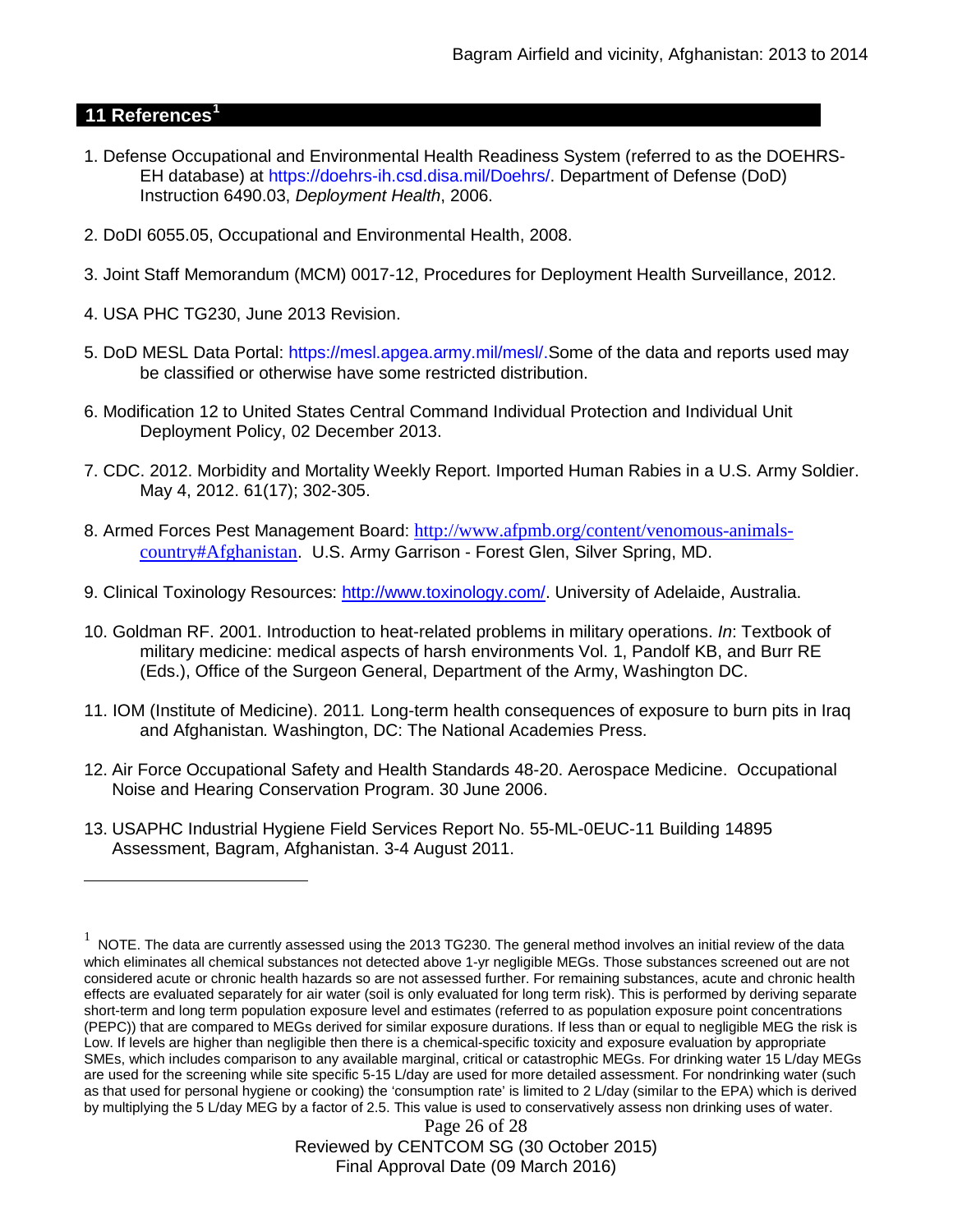14. USAPHC Industrial Hygiene Field Services Report No. 55-ML-0EUC-11 Building 15804 Assessment, Bagram, Afghanistan. 2 August 2011.

15. USAPHC Industrial Hygiene Field Services Report No. 55-ML-0EUC-11 Building 15805 Assessment, Bagram, Afghanistan. 3 August 2011.

16. USAPHC Industrial Hygiene Field Services Report No. 55-ML-0EUC-11 Building 24002 Assessment, Bagram, Afghanistan. 6 August 2011.

17. USAPHC Industrial Hygiene Field Services Report No. 55-ML-0EUC-11 Building 25059 Assessment, Bagram, Afghanistan. 7 August 2011.

> Page 27 of 28 Reviewed by CENTCOM SG (30 October 2015) Final Approval Date (09 March 2016)